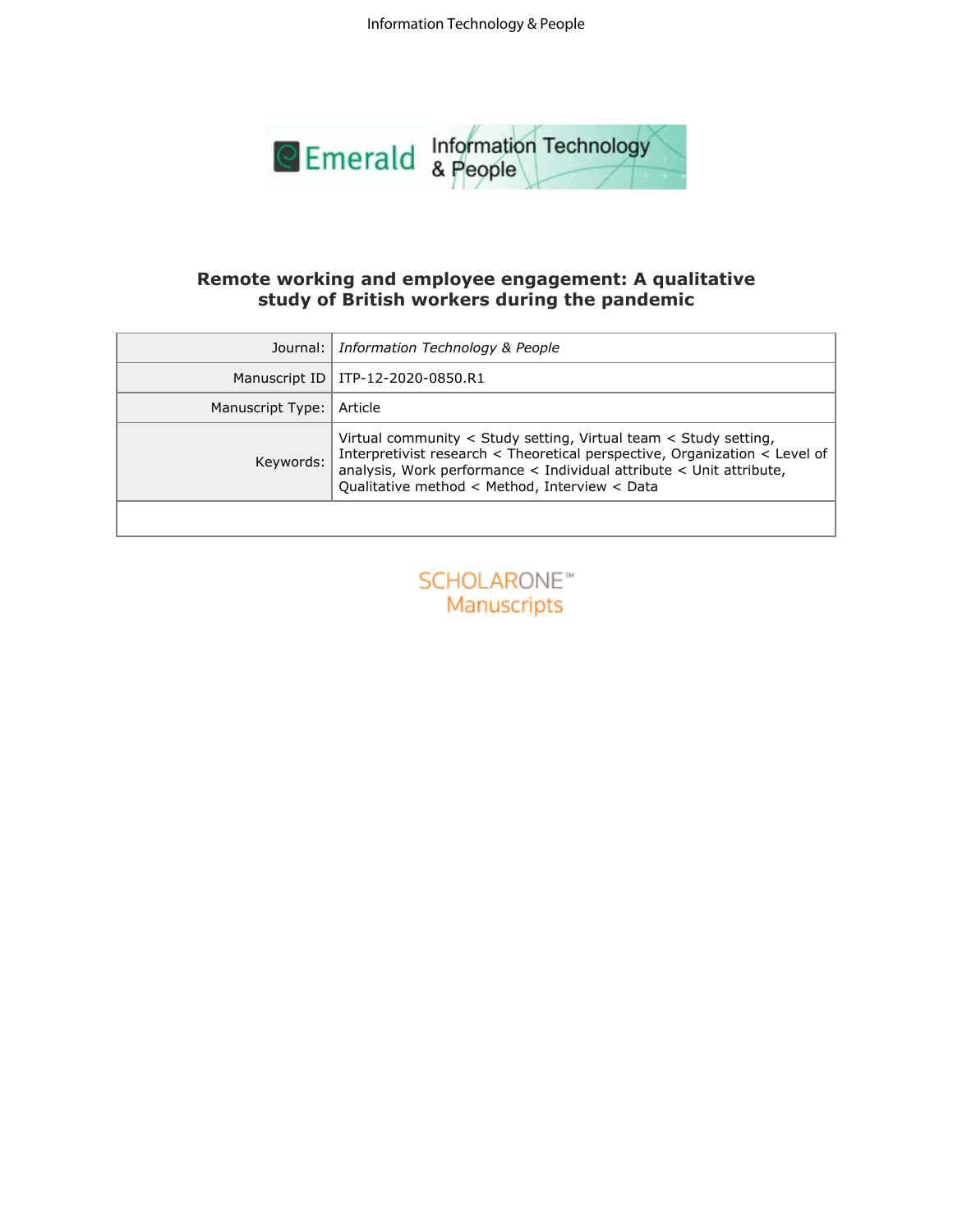# **Remote working and employee engagement: A qualitative study of British workers during the pandemic**

#### **Abstract**

**Purpose** – Through the lens of Conservation of Resources (COR) theory, this study explores how remote working inhibits employee engagement. We offer a fresh perspective on the most salient work- and nonwork-related risk factors that make remote working particularly challenging in the context of Covid-19.

**Design/methodology/approach** – We use data from semi-structured interviews with thirty two employees working from home during the Covid-19 lockdown. Based on our interpretivist philosophical approach, we offer new insights on how employees can optimize work- and nonwork-related experiences when working remotely.

Thract **Process** Through the lens of Conservation of Resources (COR) theory, this study expremote working inhibits employee engagement. We offer a fresh perspective on the ent work- and nonwork-related risk factors that ma **Findings** – We show that the sudden transition from in-person to online modes of working during the pandemic brought about work intensification, online presenteeism, employment insecurity, and poor adaptation to new ways of working from home. These stress factors are capable of depleting vital social and personal resources, thereby impacting negatively on employee engagement levels.

**Practical Implications** – Employers, leaders, and human resource teams should be more thoughtful about the risks and challenges employees face when working from home. They must ensure employees are properly equipped with the relevant resources and support to perform their jobs more effectively.

**Originality/value** – While previous research has focused on the benefits of remote working, the current study explores how it might be detrimental for employee engagement during a pandemic. The study provides new evidence on the most salient risks and challenges faced by remote workers, and how the unique Covid-19 context has made them more pronounced.

**Keywords:** Remote working, employee engagement, COR theory, working from home, Covid-19, virtual working.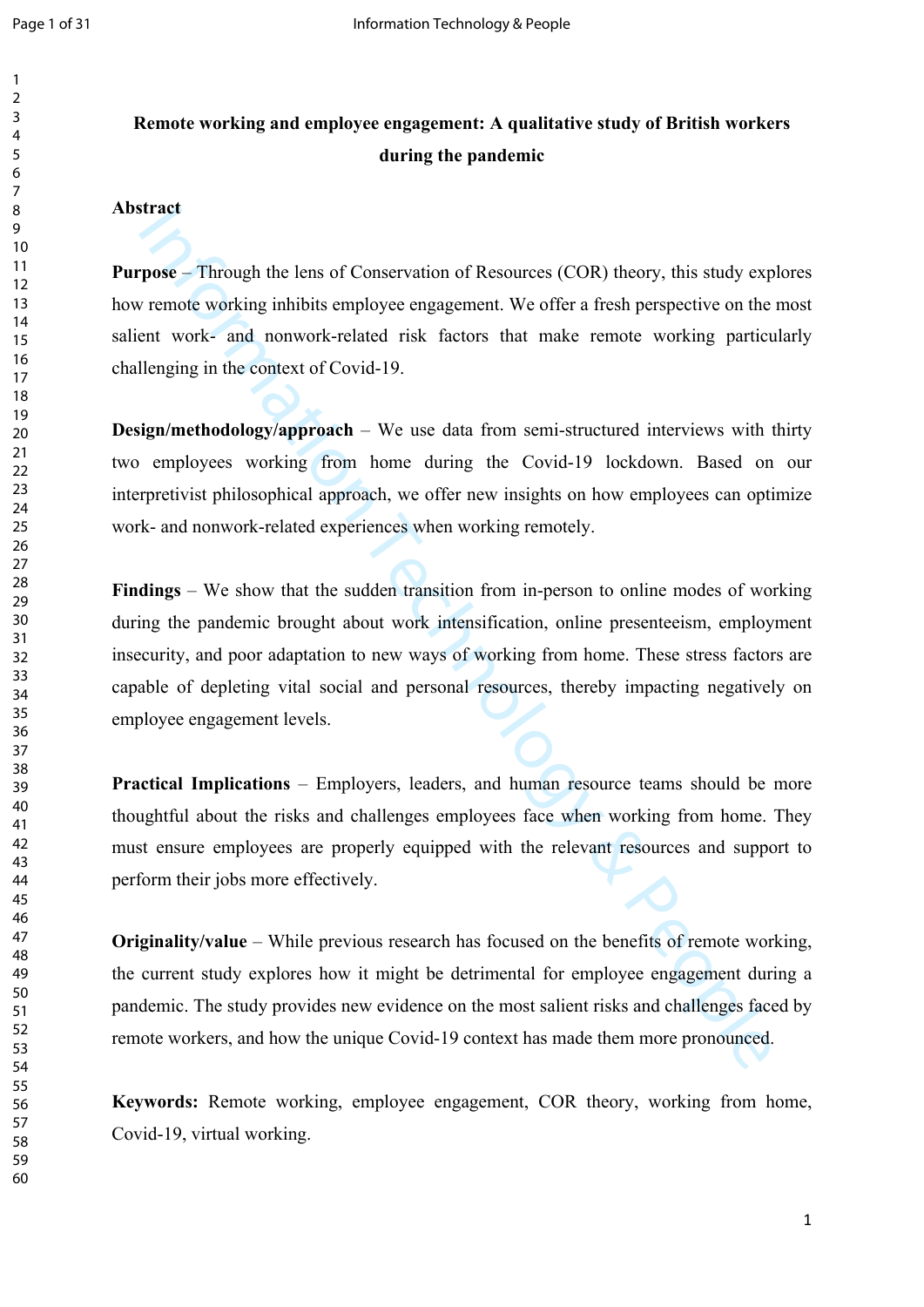#### **Introduction**

as is an devastaning erricts on propie's intention and were-being, and caused selferns for families and communities around the world (Donthu and Gustafsson, 2<br>ny people have lost their jobs and source of income; others, pa The Covid-19 pandemic is unlike anything we have ever experienced in recent times. It has had devastating effects on people's mental health and well-being, and caused serious problems for families and communities around the world (Donthu and Gustafsson, 2020). Many people have lost their jobs and source of income; others, particularly those in developed economies, have been furloughed or forced to rely on government support (Gursoy and Chi, 2020). The pandemic has also taken a huge toll on the global economy (Donthu and Gustafsson, 2020; Song and Zhou, 2020). We are seeing a steady decline in revenue generation as organizations continue to reduce costs, cut staff benefits, and invest less on human capital expenditure (Bryce et al., 2020). These socioeconomic challenges were brought about by national lockdowns, stay-at-home orders, and other social distancing measures introduced to curb the spread of the virus. While such restrictions have been successful at minimizing person-to-person transmission of the disease, many workers were forced to make the abrupt shift to remote working. As these changes could have far-reaching consequences for both individuals and organizations, questions remain as to whether or not remote working is actually beneficial to employee engagement.

Research has shown that remote working has benefits for most employees. It offers the flexibility for people to work from anywhere, at any time. Employees are able to make savings on travel costs, spend less time commuting, and strike the right balance between their work- and family-related duties (De Menezes and Kelliher, 2011; Felstead and Henseke, 2017). Notwithstanding, there are several limitations of remote working, including poor communication among teams, more distractions, reduced work motivation, lack of in-person collaboration, possible data security problems, and the difficulty of monitoring performance (Golden and Gajendran, 2019; Vander Elst et al., 2017). These issues represent real problems for many employees and ultimately their employers. In particular, employees' work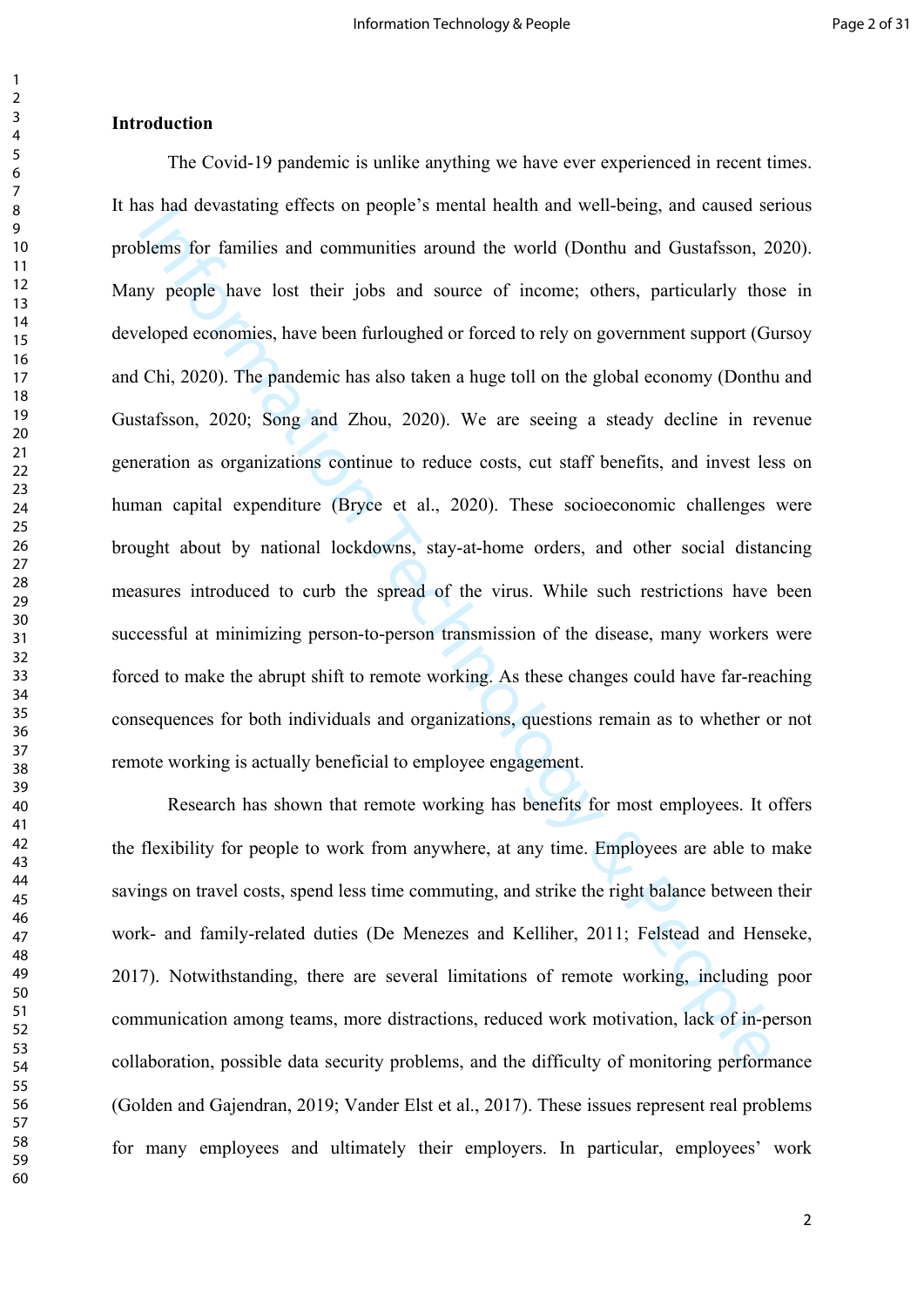engagement could suffer due to reduced opportunities for workplace participation and conflicting work- and nonwork-related demands. Yet, there is a lack of qualitative evidence on whether remote working inhibits employee engagement, and if so how. As the Covid-19 crisis continues to wreak havoc, and the permanence of remote working becomes more and more apparent, we need to better understand employees' lived experiences and develop new strategies for mitigating any adverse effects on their work engagement levels.

Whether remote working infibits employee engagement, and if so how. As the Cov<br>is continues to wreak havee, and the permanence of remote working becomes more<br>exparent, we need to better understand employees' lived experien Using an interpretivist philosophical approach, the current research advances knowledge on whether the widespread implementation of remote working amid the Covid-19 pandemic has worsened employee engagement levels. As a multidimensional construct with both psychological and behavioural components, employee engagement reflects a person's sense of passion, drive and enthusiasm for work (Eldor and Vigoda-Gadot, 2017). It is a jobrelated characteristic induced by workers' positive affective state, energy and psychological attachment towards the job (Biggs et al., 2014; Eldor and Vigoda-Gadot, 2017; Schaufeli and Bakker, 2010). Extant research has often distinguished employee engagement from other related constructs such as workaholism (Schaufeli and Bakker, 2010), job satisfaction (Christian et al., 2011), affective commitment, job involvement (Vigoda-Gadot et al., 2013), and psychological empowerment (Lambert, 2011). These studies highlight the conceptual differences with 'employee disengagement', considered one of the most debilitating factors for organizational performance. In fact, a disengaged employee is less dedicated, withdrawn from his/her role, and more reluctant to physically, emotionally and cognitively execute work-related tasks more effectively. Given the unique context of the Covid-19 pandemic, the current study improves the conceptual and practical yield of future work in this research area

We draw on insights from Conservation of Resources theory (COR: [Hobfoll, 1989;](https://www.sciencedirect.com/science/article/pii/S0001879119301472#bb0170) [Hobfoll, 2001](https://www.sciencedirect.com/science/article/pii/S0001879119301472#bb0175)). As a stress-based theoretical framework, COR theory highlights the systematic nature of human experiences and behaviour following the need to acquire and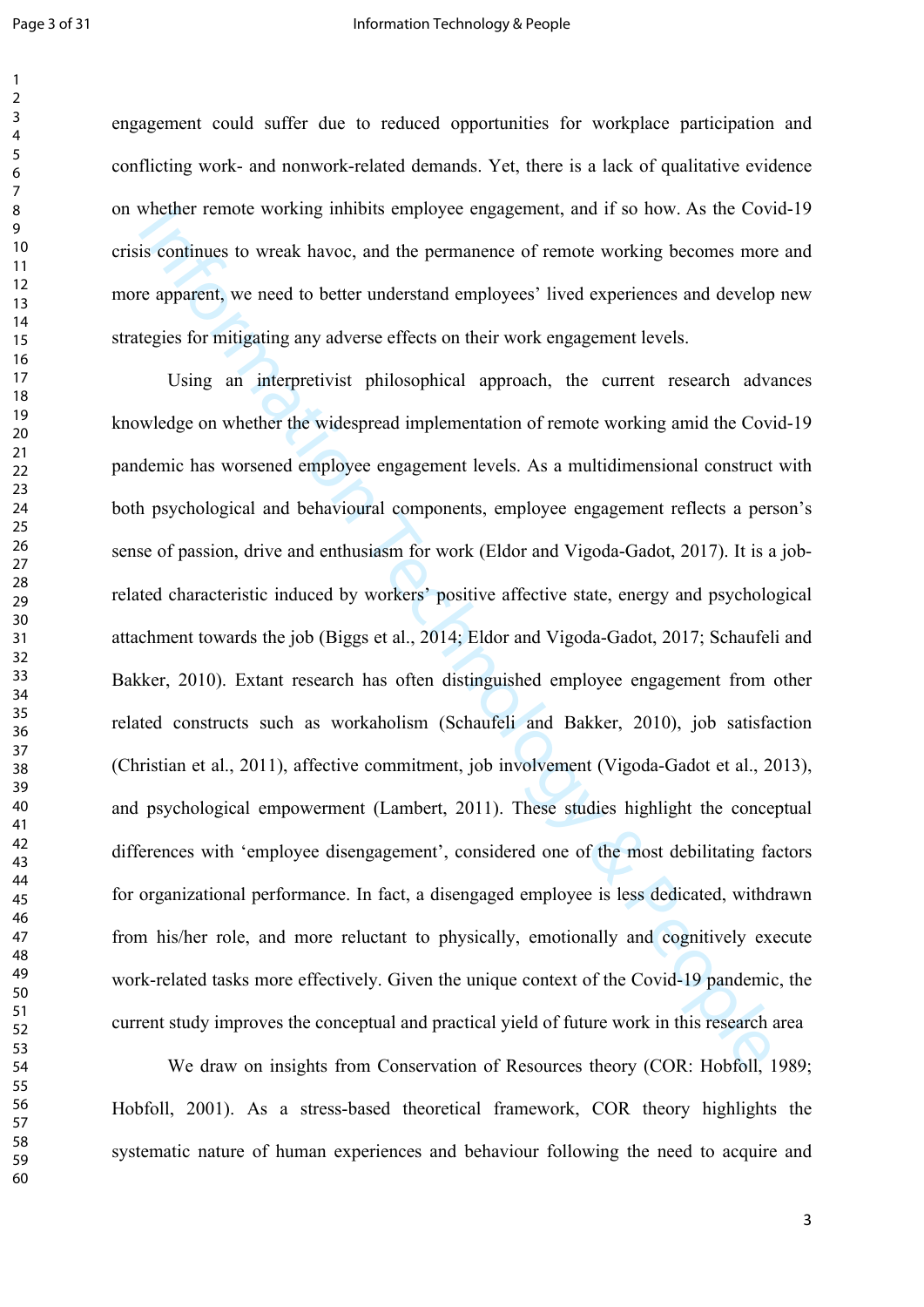nice loss is disproportionately more sailent than the resource gain, those experientsful events may struggle to build and sustain reservoirs of vital resources, leading the system of the matter, and therefore critical for conserve valuable resources for survival. The primary assumption is that individuals are more likely to consume key resources as a response to stressful or demanding events. Because resource loss is disproportionately more salient than the resource gain, those experiencing stressful events may struggle to build and sustain reservoirs of vital resources, leading ultimately to poor attitudes and behaviours (Schaufeli and Taris, 2014). The COR model is broad in scope, heuristic in nature, and therefore critical for exploring how different workand nonwork-related risk factors can be detrimental to employee engagement levels. We apply this theory towards a better understanding of remote workers' lived experiences during the Covid-19 pandemic. We develop our arguments in the context of Britain's national lockdown that forced millions of people to work from home and maintain little or no social interactions with others from outside their households.

The article is structured as follows. The first section outlines the conceptual basis of employee engagement, followed by a discussion of the study's theoretical background. Thereafter, we describe our interpretivist research methodology and outline the findings of our empirical inquiry. In the penultimate section, we present the discussion and interpretations of our findings, including the most salient implications for theory and practice. We conclude by acknowledging the study's limitations and outlining some recommendations for future research.

#### **Conceptualising employee engagement**

Over the past years, the concept of employee engagement has gained prominence in management research, partly due to its critical role in promoting positive individual and organizational outcomes (Bailey, 2016; Harter et al., 2002; May et al., 2004; Saks and Gruman, 2014). Though widely studied, the meaning of employee engagement is often debated among academics and practitioners. Among academics, one of the most widely used definitions of employee engagement is "a positive, fulfilling, work related state of mind that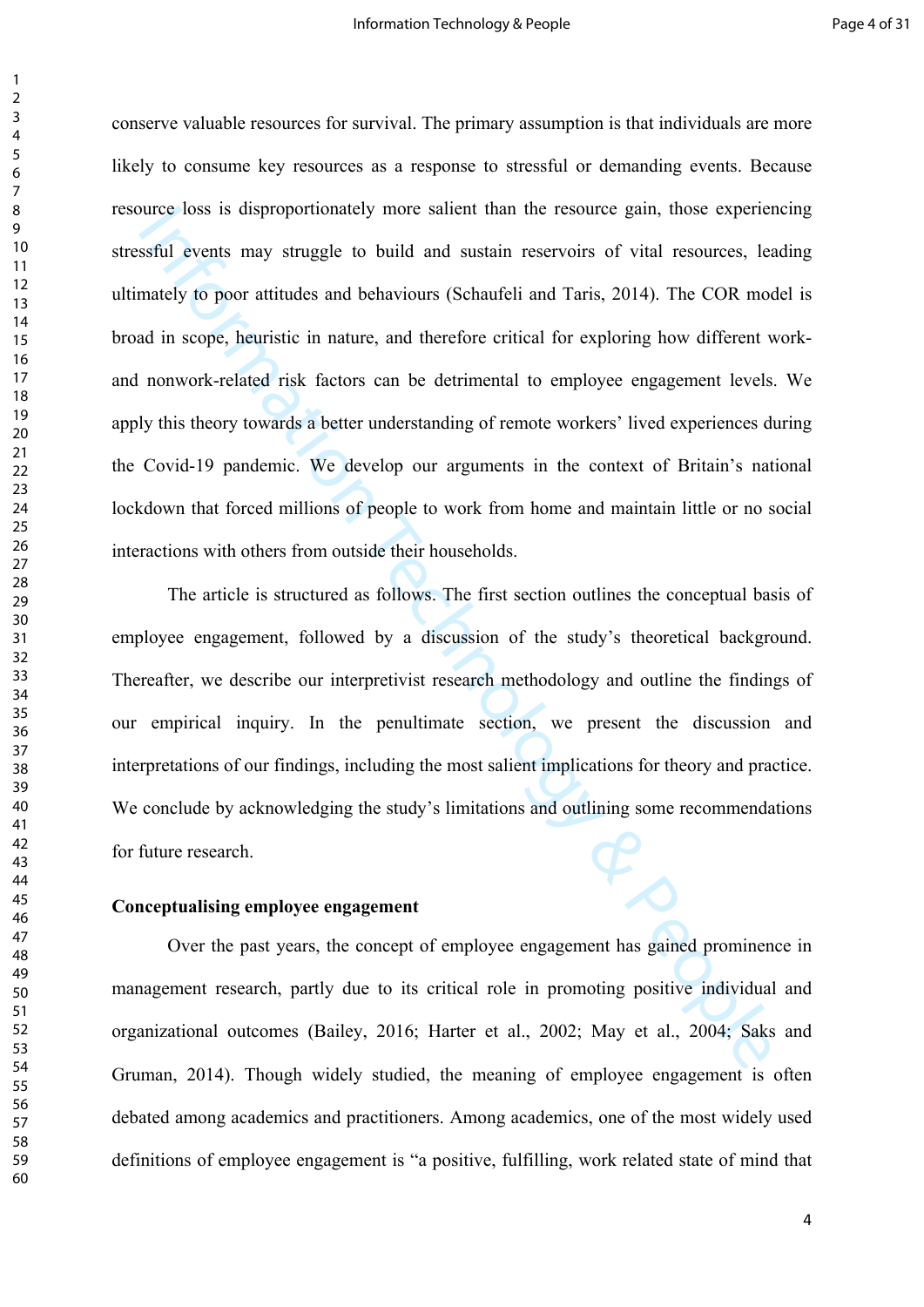is characterised by vigour, dedication and absorption" (Schaufeli et al., 2002, p. 74). From this, employee engagement is seen not only as individuals' positive disposition towards the job, but also their levels of passion, enthusiasm, and willingness to perform above and beyond their employer's expectations. Schaufeli and Bakker (2010) further argued there is more to employee engagement than simply being committed and satisfied with one's job. An engaged worker is someone who cares about improving the overall quality of his/her job, and therefore eager to execute assigned tasks in ways that make a difference to organizational success. In other words, when employee engagement levels are high, there is a potential increase in work dedication, work involvement, and greater identification with organizational values (Harter et al., 2002; May et al., 2004; Saks and Gruman, 2014).

out also their levels of passion, enthusiasm, and willingness to perform above<br>ond their employer's expectations. Schaufeli and Bakker (2010) further argued the<br>to employee engagement than simply being committed and satisf Among practitioners, employee engagement is typically measured by assessing largescale individual- and organisational-level data through workplace attitudinal surveys (Bailey, 2016). The Gallup survey, for example, is one of the most widely used practitioner instruments for measuring employee engagement (Harter et al., 2002; Schaufeli and Bakker, 2010). It comprises twelve key questions assessing different workplace resources (e.g., sense of support, voice and empowerment) that enable employees to invest their time, energy and attention towards performing their jobs better (Bailey, 2016; Rayton et al., 2012). Practitioner measures of engagement are often contrasted with academic definitions, as the latter is more concerned with individuals' propensity to express themselves physically, cognitively, and emotionally during role performances (Bailey, 2016; Schaufeli and Bakker, 2010). In this vein, employee engagement is said to improve when there are adequate amounts of social (e.g., co-worker support, joint decision-making, and friendship) and personal resources (selfefficacy, and optimism) to foster positive work- and nonwork-related experiences (Xanthopoulou et al., 2007). In the absence of these resources, however, employee engagement levels are likely to depreciate (Kahn, 1992; Schaufeli et al., 2002).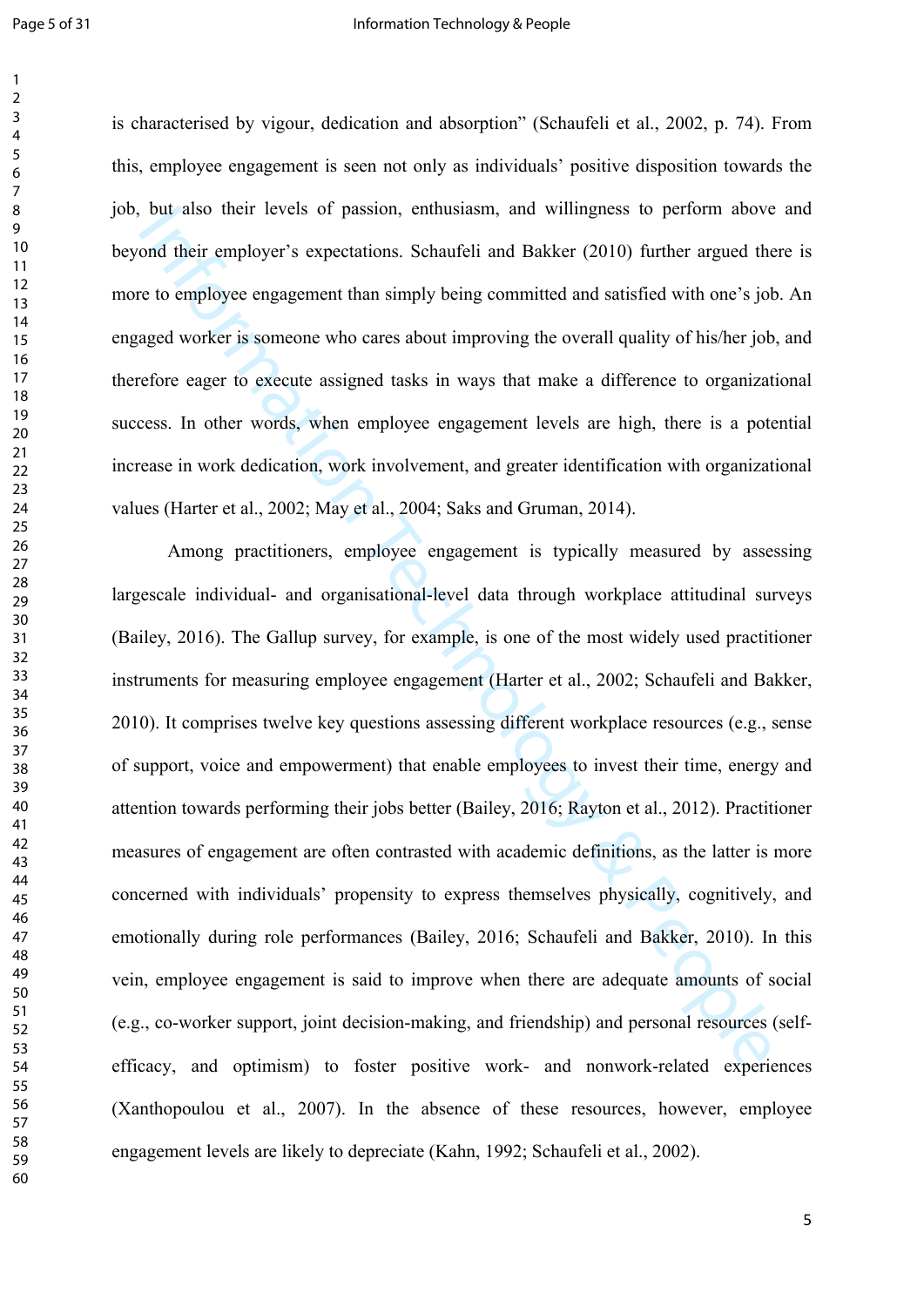6; way et al., 2004; Ogeonnaya and Babalola, 2020; Kien et al., 2010; Schaulein<br>ther, 2010). The academic definition is particularly relevant to us as our research see<br>tify the most salient work- and nonwork-related risk f In the current study, we focus on the academic definition of employee engagement, given its widespread application across different work- and nonwork-related contexts (Bailey, 2016; May et al., 2004; Ogbonnaya and Babalola, 2020; Rich et al., 2010; Schaufeli and Bakker, 2010). The academic definition is particularly relevant to us as our research seeks to identify the most salient work- and nonwork-related risk factors that make remote working during the Covid-19 pandemic more demanding and detrimental to work engagement. We therefore recognize that employee engagement can be measured from either a quantitative or qualitative perspective, provided emphasis is placed on the corresponding attitudinal and behavioural outcomes. A notable qualitative assessment of employee engagement, relevant to the current study, is Kahn's (1990) definition: "the simultaneous employment and expression of a person's preferred self in task behaviours that promote connections to work, personal presence (physical, cognitive, and emotional) and active full performances" (p. 700). Accordingly, employee engagement represents a motivational expression of key personal characteristics that make employees' job role more challenging, creative and meaningful.

The literature has also outlined key determinants of employee engagement. According to Saks (2006), employee engagement is influenced by various job characteristics that enable employees to exercise discretionary effort at work. These job characteristics, including sense of autonomy, task identity, skill variety and task significance, inspire employees to make the most of effective use of their skills towards improving the overall quality of what they do at work (Saks, 2006). In other words, employees are more likely engaged if key aspects of their jobs or assigned tasks are perceived to be significant, useful, and worthwhile (Chaudhary, 2019). Other studies have associated various forms of support, including organisational, supervisory, collegial, and familial support, with higher levels of employee engagement (Anitha, 2014; Bakker et al., 2011; Ogbonnaya and Babalola, 2020; Rich et al., 2010). Perceived organizational support, for example, is an indication that the employer is concerned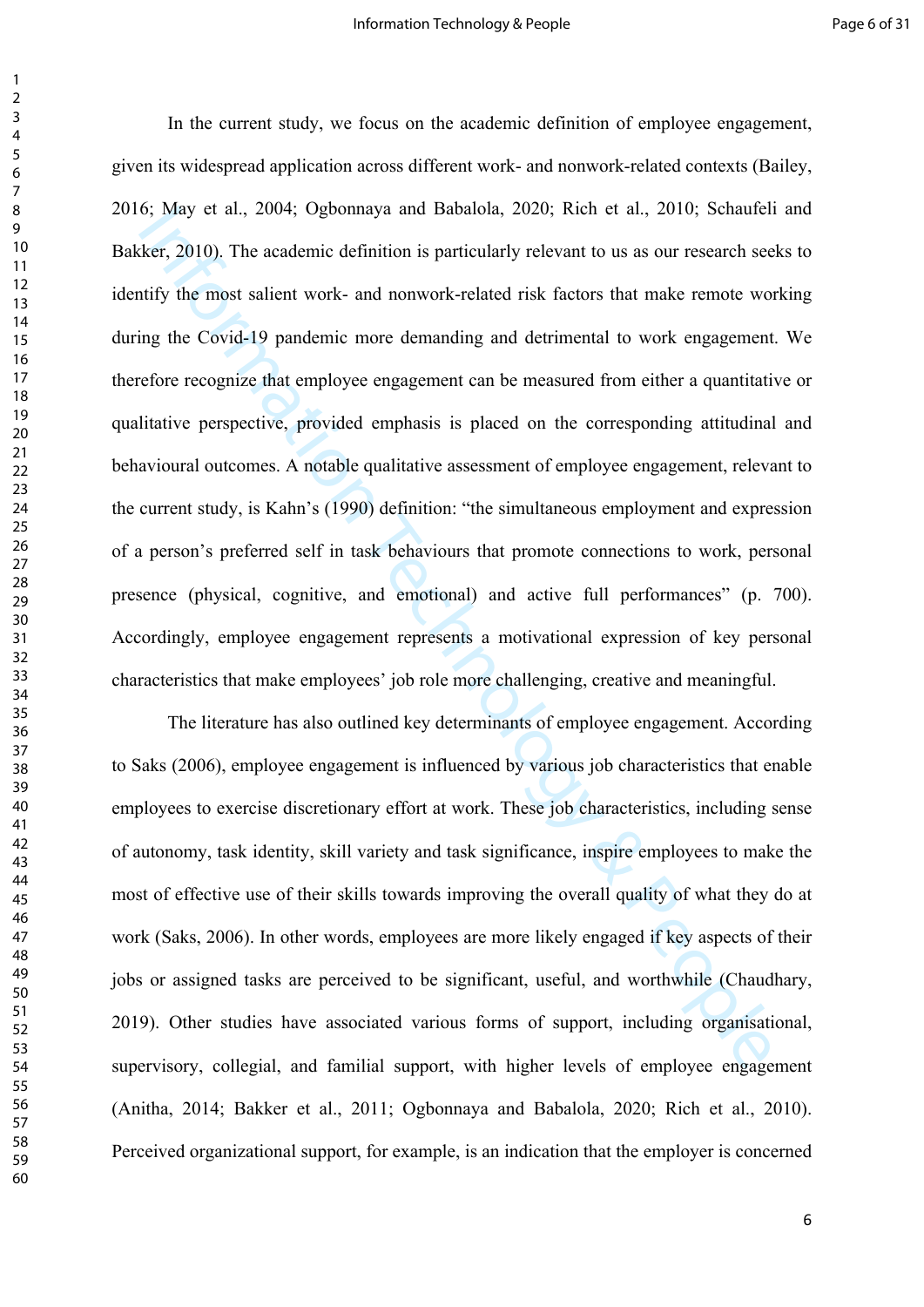about employee wellbeing, values their efforts, and treats them both fairly and respectfully (Ogbonnaya and Babalola, 2020; Saks, 2006). This type of support promotes employees' sense of obligation to reciprocate via positive actions directed towards improving organizational performance (Harter et al., 2002; May et al., 2004). Similarly, perceived levels of support from a co-worker, friend, or member of a person's immediate household (e.g., spouse) are said to be important determinants of employee engagement (Bakker et al., 2011; Freeney and Fellenz, 2013; Rich et al., 2010).

#### **Employee engagement and remote working during a pandemic**

se of obligation to reciprocate via positive actions directed towards improminational performance (Harter et al., 2002; May et al., 2004). Similarly, perceived lapport from a co-worker, friend, or member of a person's imme Having defined employee engagement and discussed some of its key determinants, the following section explores how remote working inhibits employee engagement. For many workers, working from home during the Covid-19 lockdown was associated with social isolation, long working hours, and conflicting work-family demands. These stress-related factors generate psychological strain and place considerable demands on people's mental health and wellbeing. COR theory (Hobfoll, 2002) is an important theoretical framework for contextualizing the attitudinal and behavioural impacts of work- and nonwork-related stress factors. The fundamental premise is that individuals strive to retain, foster, and preserve valuable resources or anything perceived as being helpful in attaining desirable outcomes. Among these valuable resources are material (e.g., money, status, shelter, or physical environment), social (e.g., interpersonal support and mutual respect), and personal (e.g., positive self-regard and optimism) factors that improve well-being and promote a sense of meaning in life (Hobfoll et al., 2003). Although investing in these resources allow people to gain further resources, a significant loss of resources generates psychological strain and creates a downward spiral of resource loss. As a consequence, individuals may enter into a type of defensive mode to preserve whatever resources they have left [\(Halbesleben et al.,](https://www.sciencedirect.com/science/article/pii/S0001879119301472#bb0135)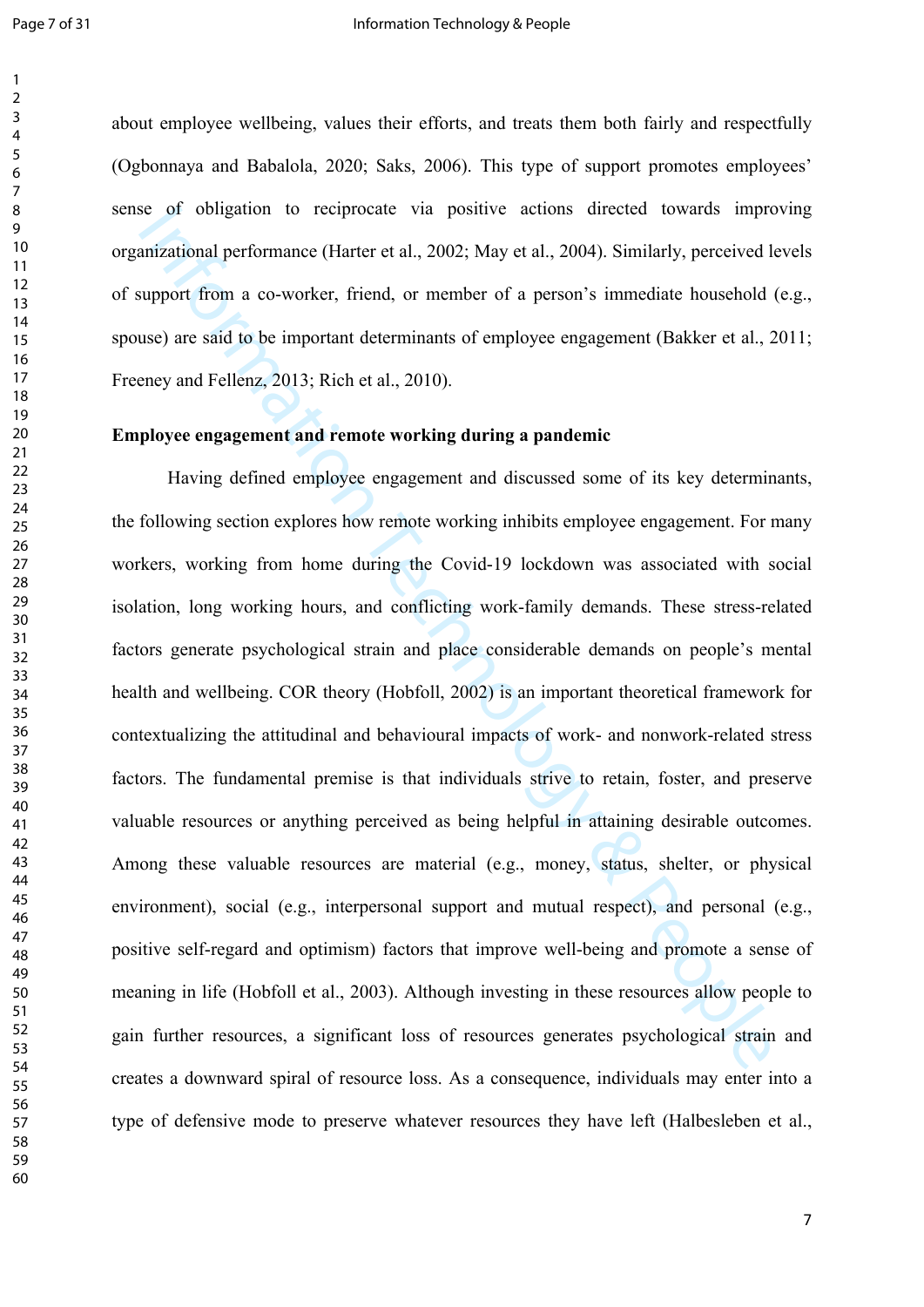; [Hobfoll, 2002](https://www.sciencedirect.com/science/article/pii/S0001879119301472#bb0175)). When this happens, individuals are more likely to report dysfunctional outcomes such as poor levels of work engagement.

Going by COR theory, we argue that working from nome during the unique<br>recedented context of the Covid-19 pandemic is capable of depleting valuable social<br>resolutions. Hereby compromising a person's ability to thrive and a Going by COR theory, we argue that working from home during the unique and unprecedented context of the Covid-19 pandemic is capable of depleting valuable social and personal resources, thereby compromising a person's ability to thrive and achieve desired outcomes. In the work context, social and personal resources entail having a sense of purpose and meaning in one's job, being able to build and nurture positive interpersonal collaborations with co-workers, feeling personally responsible for specific work-related tasks and outcomes, and having a network of individuals that a person can consult with for assistance in times of need. These resources enable individuals to gain new resources, bolster existing resource reservoirs, and ultimately achieve greater performance improvements (Halbesleben et al., 2014; Van Veldhoven et al., 2020). However, these social and personal resources are finite, which implies they can be lost or depleted during when exposed to distressful events (e.g., a global public health crisis). For many employees, the resourcedepleting effects of remote working emanate from a wide variety of factors, including poor interpersonal interactions, feelings of professional isolation, and having less frequent touch points with your colleagues or supervisors (Cooper and Kurland, 2002). Indeed, these stress factors present major risks and challenges for remote workers because they influence employees' perceptions that their efforts and opinions are not valued by their colleagues and the organization (Collins et al., 2016; Morganson et al., 2010). If managed poorly, these stress factors could ultimately inhibit employee engagement.

COR theorists have also recognized conflicting work-family demands as a major stress factor among remote workers; not least because they are capable of depleting vital social and personal resources and impacting negatively on work engagement levels. Workhome conflict is a type of inter-role stress factor whereby the role demands stemming from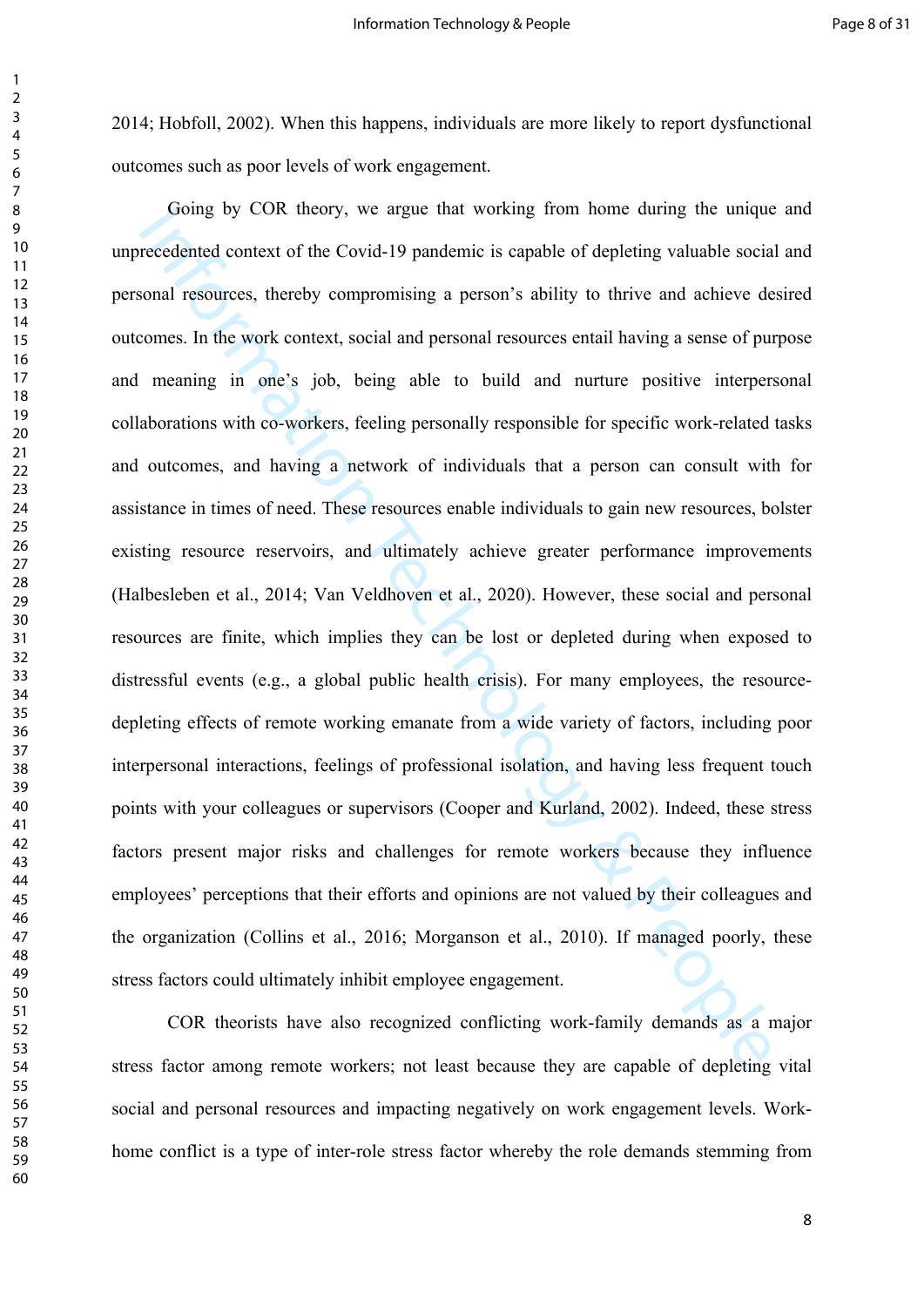#### Page 9 of 31 and 1 Information Technology & People

the work domain are incompatible with role demands stemming from the family domain ([Greenhaus and Beutell, 1985; Wood et al., 2020\)](https://www.frontiersin.org/articles/10.3389/fpsyg.2019.02362/full#B42) . From a COR theory perspective, work-tohome conflict could arise when the completion of work-related tasks is impeded by domestic chores (e.g., cooking and cleaning), child-care responsibilities, and the distraction from family members (Van Veldhoven et al., 2020; Wood et al., 2020). Work-to-home conflict may also arise from poor access to digital technologies, small working spaces at home, and distracting noises within a person's household or from the neighbours next door. These factors crease psychological tension that are capable of depleting finite social and personal resources, thereby impacting negatively on work engagement (Rothbard, 2001).

is contrict could artse when the completion of work-related tasks is impeded by domes (e.g., cooking and cleaning), child-care responsibilities, and the distraction ily members (Van Veldhoven et al., 2020; Wood et al., 202 To summarize, Hobfoll's (1989) COR theory has long been an important theoretical frame for understanding the attitudinal and behavioural outcomes of work- and nonworkrelated stressors. It offers a useful theoretical lens for exploring how remote working in the context of Covid-19 represents a serious threat to the loss of valuable social and personal resources, thereby inhibiting work engagement levels. Because the availability and development of social and personal resources are critical for positive work experiences, they enable individuals to execute tasks more effectively (Albrecht et al., 2018; Xanthopoulou et al., 2007). However, when working remotely or away from centralized offices, particularly during a pandemic, employees are faced with work- and nonwork-related stressors that redefine the social context of work. Under such conditions, individual experience greater psychological strain and tension, which ultimately reduces their levels of work engagement.

#### **Insert Figure 1 about here**

# **Methodology**

Our study is based on an interpretivist philosophical approach designed to explore participants' subjective experiences of remote working in the context of Covid-19. Interpretivism allows researchers to observe, collate, and deduce information by drawing inferences from occurring patterns during an event (Saunders et al., 2016). There are two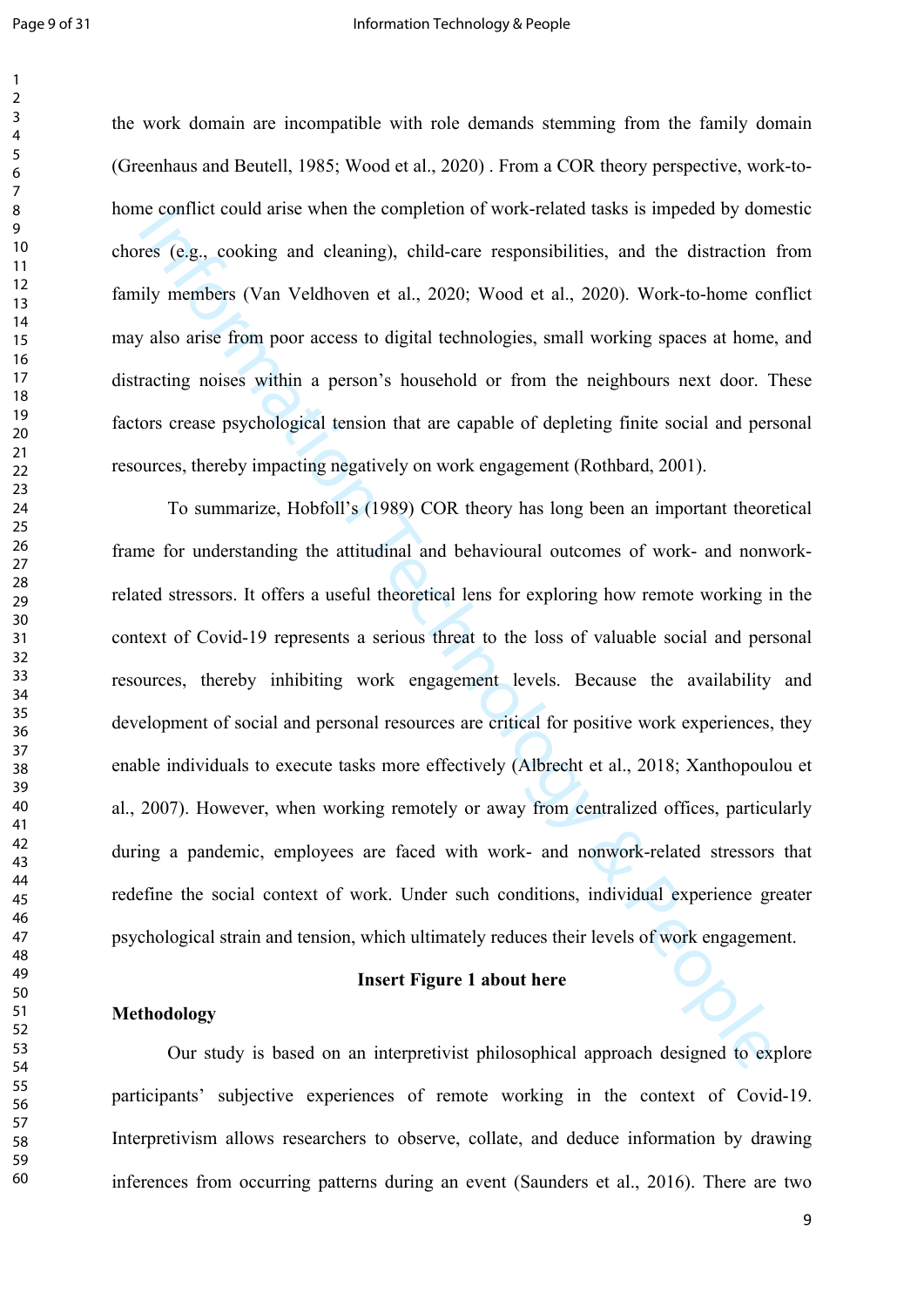reasons for adopting this qualitative research approach in the current study: i) it enables a deeper exploration into the subjective knowledge and choices associated with a particular lived experience (Cassell, 2009); and ii) it complements previous studies on remote working and employee engagement, the majority of which have employed quantitative methods that tend to overlook the various decision-making nuances within human experiences. Our choice of an interpretivist philosophical framework is further reinforced by the need to generate findings that reflect a range of personal behaviours, emotions, and feelings attached to working from home during a global pandemic.

d experience (Casseli, 2009); and ii) it complements previous studies on remote wo<br>employee engagement, the majority of which have employed quantitative methods<br>to overlook the various decision-making nuances within human We employed a snowballing technique to recruit participants from the initial participants who were recruited at the beginning of our research. Our recruitment strategy was further strengthened by a purposive sampling technique aimed at ensuring our selected sample was representative of the study population (Creswell and Creswell, 2018). The eligibility criteria for our research were that participants must include male and female respondents who were resident in the UK and working from home as a result of the Covid-19 lockdown and stay-at-home orders. Data were collected using semi-structured interviews where participants voluntarily discussed their work- and nonwork-related experiences in the context of Covid-19. The participants were assured of anonymity and confidentiality, and guaranteed our research presents no risks to physical or psychological harm. All the participants signed the consent forms before the commencement of the interviews. Anonymity and confidentiality were further strengthened by ascribing pseudonyms to conceal participants' real names. A total of thirty-two employees agreed to participate in the study. The participants come from different sectors and occupations, including UK higher education, accounting and finance, sales, marketing and project management (see demographic details in Table 1).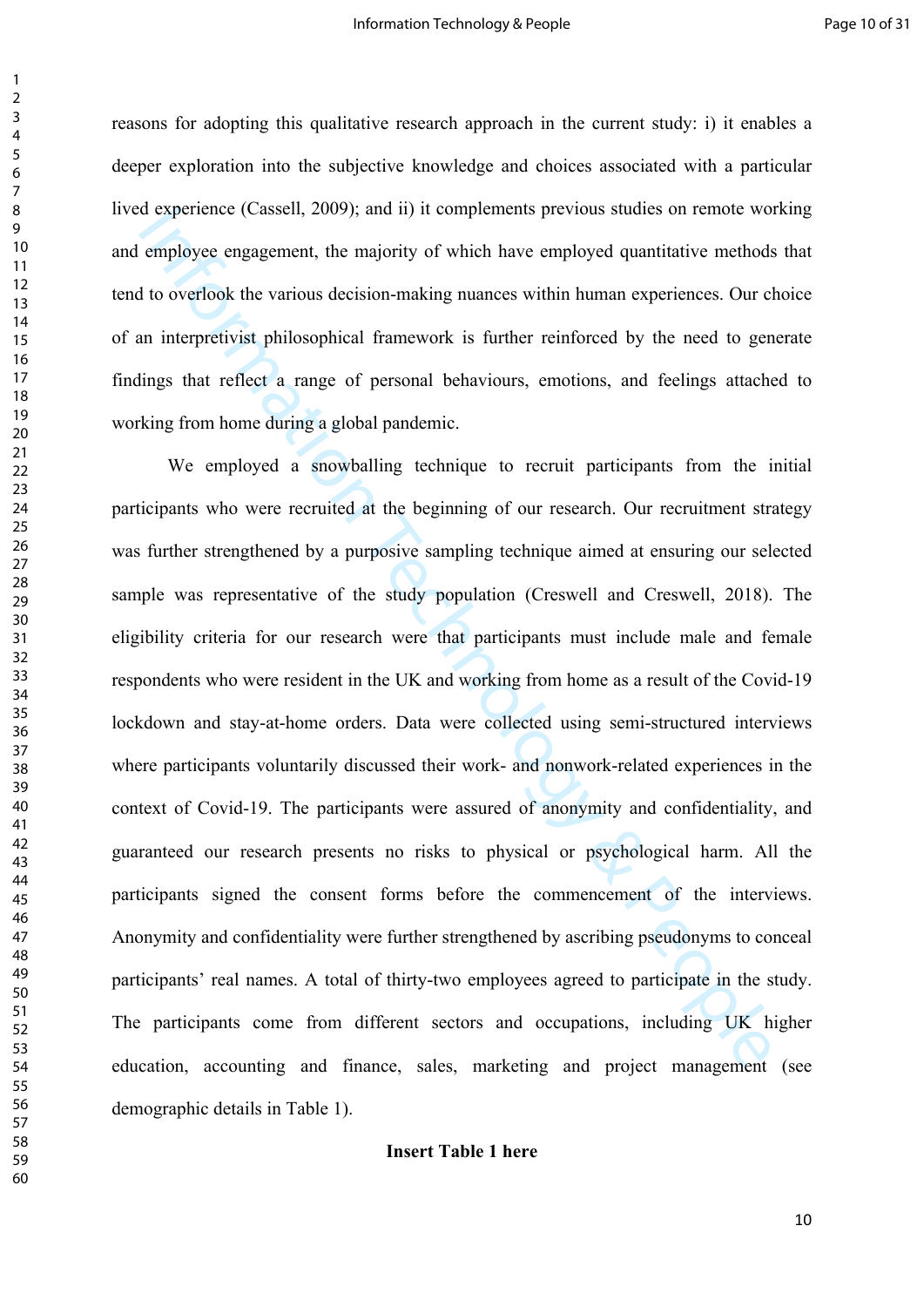Icipanis work engagement levels had been affected advessely since they were fore<br>
the form home due to the Covid-19 lockdown restrictions. Specifically, participants<br>
and to reflect on and discuss the following issues: i) The semi-structured interviews took place between July and September 2020, with a duration of thirty and forty-five minutes. The interviews focused primarily on how participants' work engagement levels had been affected adversely since they were forced to work from home due to the Covid-19 lockdown restrictions. Specifically, participants were asked to reflect on and discuss the following issues: i) their personal understanding of the concept of work engagement; ii) how working from home during the Covid-19 pandemic has affected their work engagement levels; iii) what aspects of their work- and nonwork-related experiences has changed due to the Covid-19 stay-at-home orders; and iv) what kinds of resources were available to mitigate any adverse effects of working from home during the Covid-19 lockdown. In strict adherence to the UK government's social distancing restrictions, all interviews were conducted using a variety of digitally-assisted technologies (specifically, Zoom, Skype, and Microsoft Teams). Prior to the interviews, each participant received an email explaining the research questions, the reasons for conducting the study, as well as our methodological strategy. This introductory email helped in establishing initial rapport with the participants and ensuring they share the same common view of the research process (Farooq and De Villiers, 2017). Our approach also helped in creating a comfortable environment that enabled participants to speak openly and freely during the interviews. We were able to schedule the interviews more appropriately, in line with the personal preferences of both the research team and participants.

The interview data were analysed by the research team to transcribe qualitative information, assign preliminary codes, identify recurring themes, and verify reliability and validity of results. Our approach is consistent with Braun and Clarke's (2006) six-phase guide to performing and applying thematic analysis. Our approach is consistent with Braun and Clarke's (2006) six-phase guide to performing and applying thematic analysis. Thus, rather than applying preconceived codes to the data, an open-coding process was employed to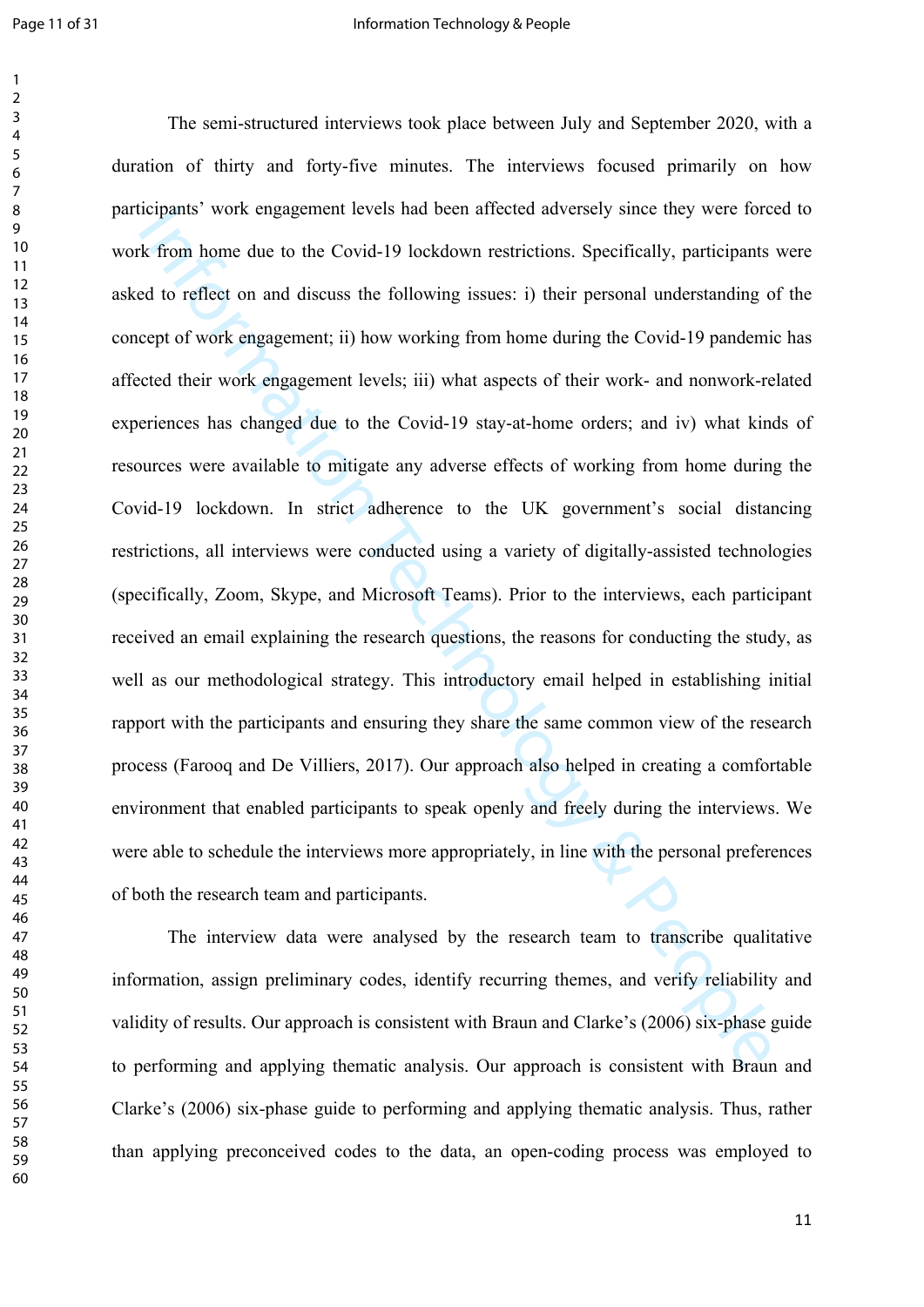For entrine coding was deemed no longer reasible as no new themes could enterged<br>exquent evaluation of the data (Glaser and Strauss, 2017; Saunders et al., 2018;<br>erate deeper insights from the data, we compared emerging th assess recurring information as they emerged throughout the data. Relevant information from the data were analysed systematically until the point of data saturation. This is the point where further coding was deemed no longer feasible as no new themes could emerge from subsequent evaluation of the data (Glaser and Strauss, 2017; Saunders et al., 2018). To generate deeper insights from the data, we compared emerging the qualitative themes against participants' demographic characteristics (e.g., age, gender, and marital status); thus, embedding our findings within a more practical context. As a further reliability check, a research assistant was invited to re-assess the interview transcripts and verify our research themes independently. These independent codes were then compared to our original research themes and found to be consistent without any research biases or discrepancies.

#### **Results**

Four key themes emerged from our analysis, namely: i) work intensification and employee engagement; ii) online presenteeism and employee engagement; iii) employment insecurity and employee engagement; and iv) poor adaptation to new ways of working from home. These themes reflect the different kinds of work and nonwork stress factors that inhibit work engagement levels among those working from home. The varied nature of our findings provides clear evidence on how remote working in the context of Covid-19 could be debilitating for employees' capacity to perform their jobs well.

#### *Work intensification and employee engagement*

All participants reported that their workloads had intensified since the Covid-19 lockdown and stay-at-home orders forced them to work from home. They were required to take on more tasks, despite having to manage extra family-related duties (e.g., home schooling and childcare responsibilities) and cope with the sudden transition to remote working. These changes increased the amount of effort that participants had to invest in their jobs, which ultimately reduced their work engagement levels. Participants also reported that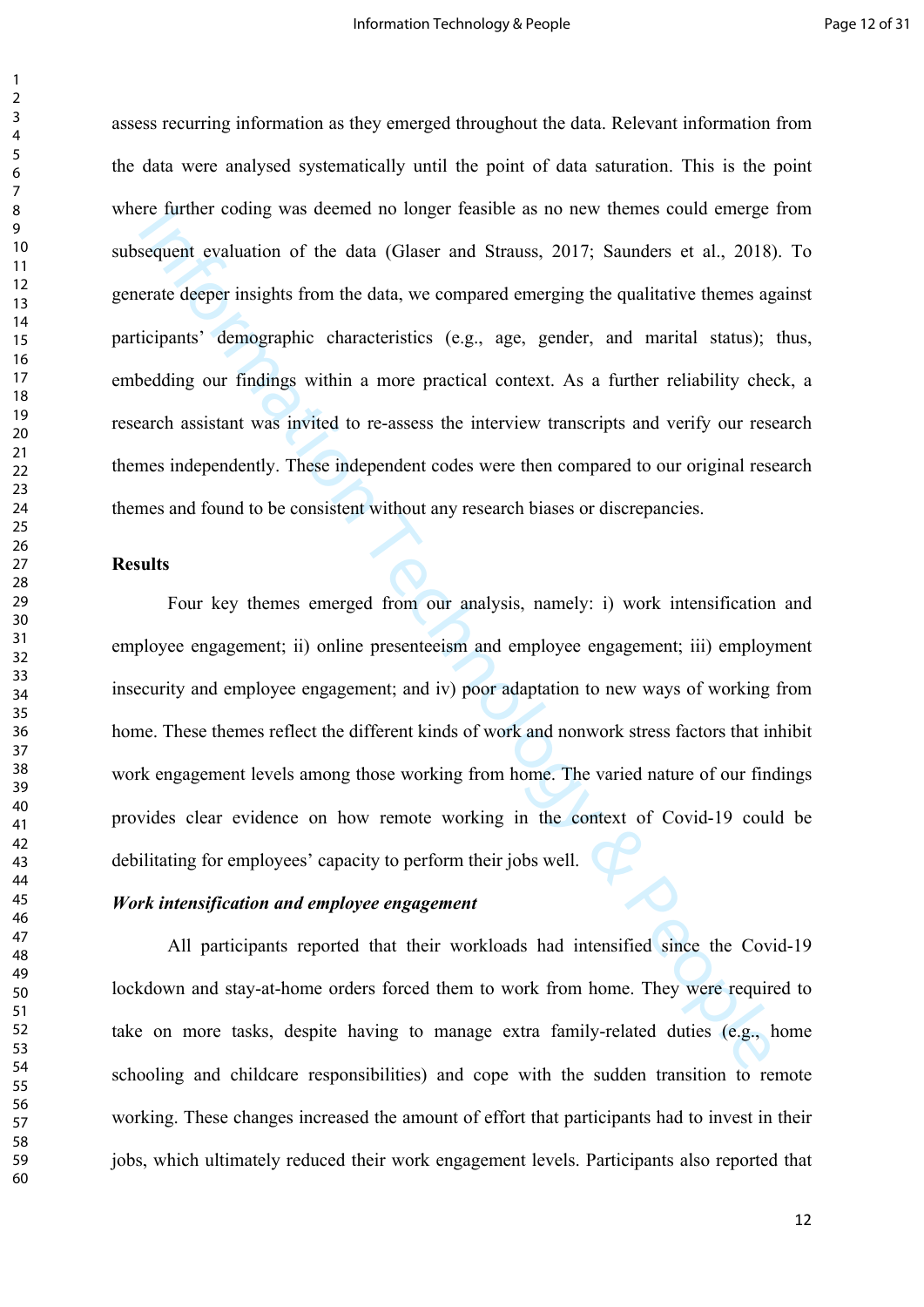time pressure had increased, particularly between March and June of 2020 when the first UK national lockdown was introduced. For example, Daniella, a lecturer in the UK Higher Education, explained how the national lockdown reduced her levels of work engagement:

The lockdown was not pleasant, especially the first one, which was a total lockdown. Everyone was at home, and it was really difficult to be fully engaged with work as my kids were around me all the time…they were literally all over me. My workload was doubled because some colleagues had been made redundant and I had to take up extra teaching and administrative duties…household work was also all in my face…It was crazy – my work engagement was not even half of what it used to be. I think the second lockdown was better (Daniella, University Lecturer).

Another prototype of this theme came from Cristiana, a Sales Manager. She commented on the sudden demands posed by home schooling her children during the pandemic. Cristiana described this as a period of 'fragmented engagement' as many parents experienced conflicting work, family, and child-care demands. She commented:

cation, explained now the national lockdown reduced ner levels of work engagement<br>
The lockdown was not pleasant, especially the first one, which was a total<br>
lockdown. Everyone was at home, and it was really difficult to It was very difficult to be fully engaged with work activities with everyone sequestered at home. I had to attend to work activities (which became more intense), I had to attend to household chores, and I had to help the children with their online schooling…it was a period of fragmented engagement. Sometimes, I would be on my laptop working, one child would ask for help with schoolwork and another would ask for food or something. It was physically, mentally, and emotionally tasking – really difficult to concentrate and be engaged. The second lockdown was a little better because the kids were in school (Cristiana, Sales Manager).

Echoing Cristiana's experience, another participant described how remote working during the Covid-19 lockdown impacted negatively on her mental health and well-being. Her comments are consistent with COR theory's key proposition that exposure to a stressful situation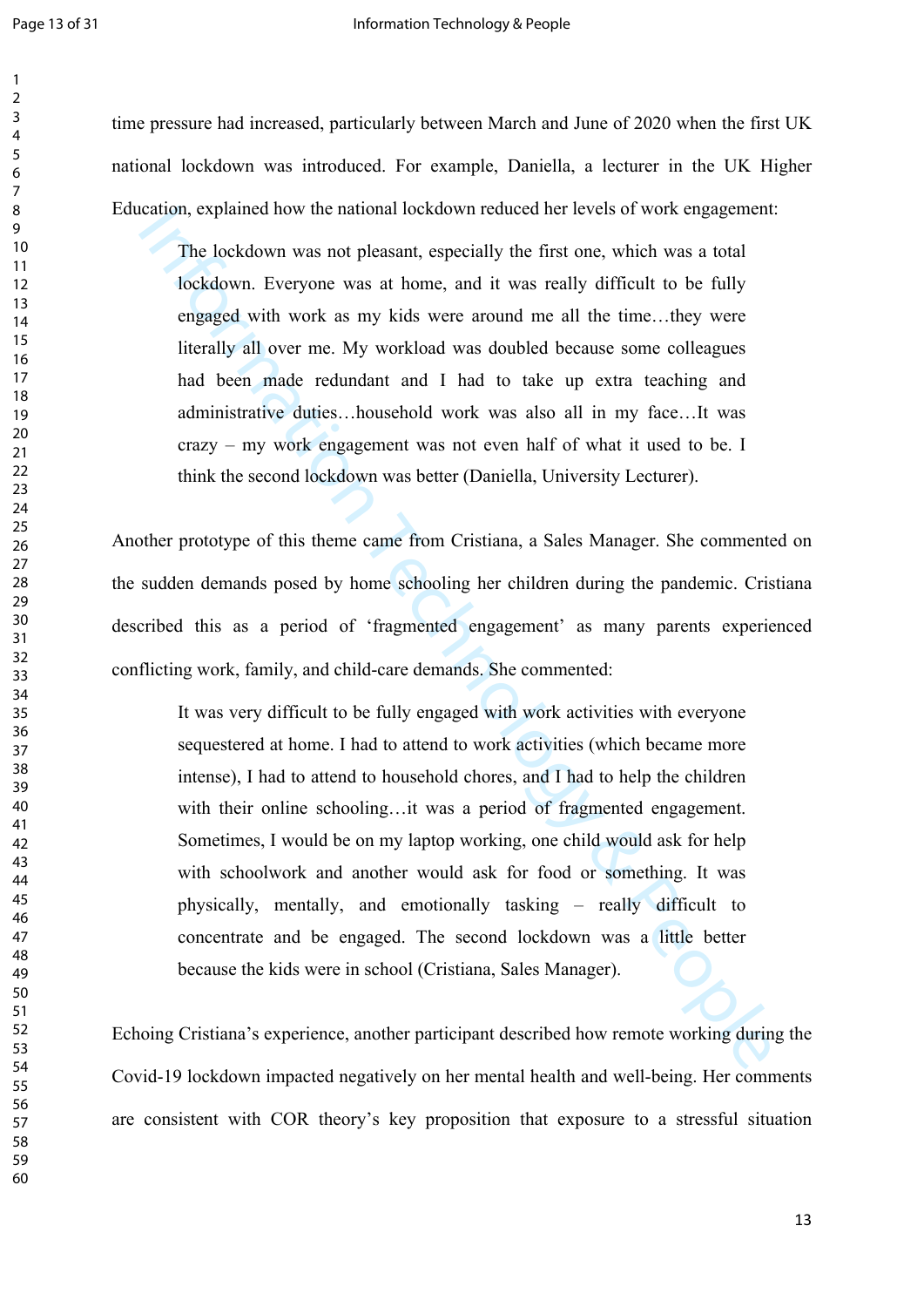reduces valuable resources, thereby disrupting a person's ability to cope or self-regulate (Halbesleben et al., 2014).. She commented:

I experienced a drastic increase in telephone calls, emails, online meetings, and training…at some point, I was on the verge of breaking down. It really affected my health and engagement…the tasks were enormous, and I sometimes felt less motivated to work (Jolly, Accountant).

Among the most salient reasons for increased work intensification was greater staff shortages due to job loss and redundancies. The Covid-19 lockdown and stay-at-home orders meant that several employees were laid off, as those who remained employed were forced to take on more job responsibilities. This issue, coupled with extra family-related responsibilities (e.g., home schooling), led to poor levels of work engagement among the majority of study participants. In all, our findings are consistent with Chanana and Sangeeta's (2020) argument that the prevalence of work intensification had increased during the pandemic.

# *Online presenteeism and employee engagement*

If experienced a drastic increase in telephone calls, emails, online meetings,<br>and training... at some point, I was on the verge of breaking down. It really<br>affected my health and engagement...the tasks were chromous, and The Covid-19 outbreak is often described as the world's largest experiment of virtual working; not least because millions of workers around the world were forced to spend extended periods of time on digital platforms (e.g., Zoom, Microsoft teams, and Skype). Although virtual working has benefits for most workers, it could be detrimental for those who did not work virtually prior to the pandemic. Many workers experienced 'online presenteeism' (i.e., a situation where employees feel under pressure to always be available online and responding to work-related tasks) during the Covid-19 lockdown. This type of work-related experience has negative consequences, including longer working hours, neverending virtual meetings, and constant pressure to check/respond to work-related emails or messages outside of working hours. Moreover, some participants felt compelled to stay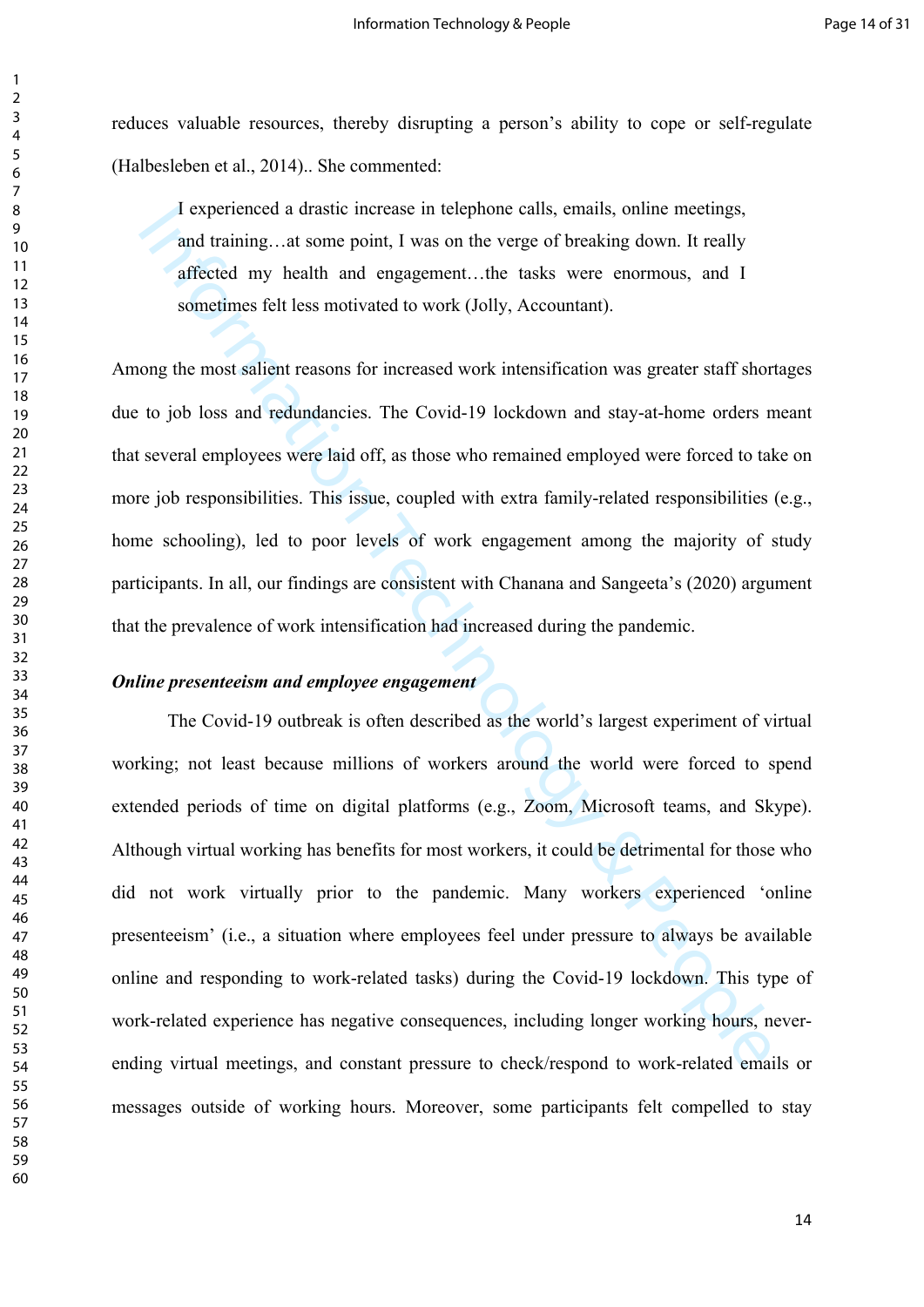visible online just to demonstrate they were not shirking their work responsibilities while working from home. One participant commented:

I am always glued to my laptop – from as early as 7am until very late in the night. Many times, this is later than 7pm, because after the official working hours, I still need to work on my research. I used to work virtually before the pandemic but not this much. Covid-19 has moved everything online…that has drastically increased my virtual presence and has reduced my engagement because of tiredness and humdrum as a result of being glued to the computer all day (Juliet, University Lecturer).

Although online presenteeism reduced Juliet's work drive and performance, Monica dissatisfaction resulted more from her employer's tendency to constantly monitor her online presence:

COVID-19 has created new virtual workplace…I am logged in and locked online for at least twelve hours – sometimes fourteen – every day. Otherwise, it will look as if I am not working. My manager once called me on my mobile phone to ask where I was because I was not visible online. I felt monitored and hounded and that really hit my engagement and vigour to work hard (Monica, Cyber Analyst).

I am always gued to my laptop - rrom as early as *a* m until very late in me<br>inght. Many times, this is later than 7pm, because after the official vorking<br>bours, 1 still need to work on my research. I used to work virtuall Other participants commented on how online presenteeism during the Covid-19 was exacerbated by mistrust and poor interactions with co-workers, as well as difficulty creating fruitful work-related collaborations online. This argument is consistent with previous research that suggests poor interpersonal relations are capable of depleting valuable social and personal resources could (Jiang and Probst, 2017) and impairing a person's capacity to function optimally (Hu et al., 2017). In support, James, a University Lecturer, commented:

The virtual workplace has replaced my traditional office…now, work is no longer fun. For me, this kind of virtual working is not normal. Virtual meetings, virtual teaching, virtual collaborations, virtual training sessions, online student support, online supervision…it's crazy. It's like I'm in a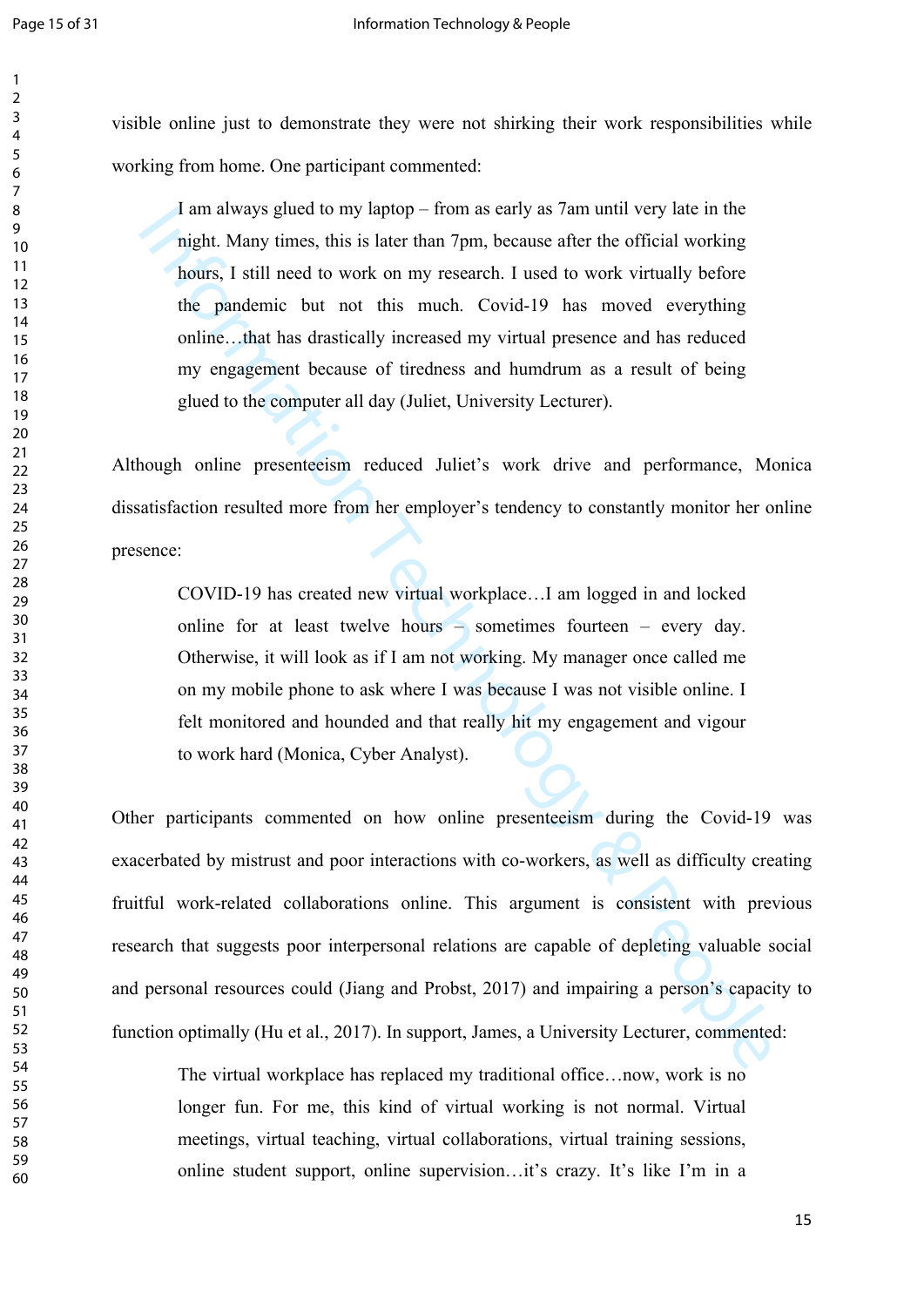bubble, and it has negatively affected everything…my life, my family, my health, and my engagement with my work (James, University Lecturer).

Andrew, a financial analyst, further described how being constantly present online made his work experience more demanding, challenging, and disengaging:

The experience was unique. At first, I loved it, because I was not used to virtual working…it has since gone sour when my job demands and workload have increased as a result of the pandemic, and I am also being monitored…so I had to stayed logged on at all times. That demotivated me and affected my work engagement (Andrew, financial analyst).

# *Employment insecurity and employee engagement*

The section analyst, further described how being constantly present online made activation are determined as a people was unique. At first, I loved it, because I was not used to virtual working...it has since gone sour whe Employment insecurity also emerged as an important determinant of poor work engagement levels among study participants. Due to the huge socioeconomic toll of the pandemic, many employers took some form of cost-cutting actions aimed at decreasing staff benefits, reducing business operations, restructuring employees' jobs, and making some employees redundant. As a consequence, many workers experienced greater uncertainty regarding their employment conditions. More specifically, employees felt anxious about the prospects of being unemployed, which adversely affected their work engagement levels. Joel (an administrative officer) described the situation as unpleasant and uncertain:

It's such an unpleasant and uncertain time that I wouldn't like to ever experience again. Hardly will any minute pass without my thinking of losing my job, because we have been informed that two people will be made redundant in my unit. Unfortunately, due process (which stretched this period to a period of three months) has to be taken. I was also enveloped in the fear that I could contract COVID-19 and die…a few people that I know contracted it and die. I would say my engagement dropped to less than two out of twenty during this time…very difficult time (Joel, Admin officer).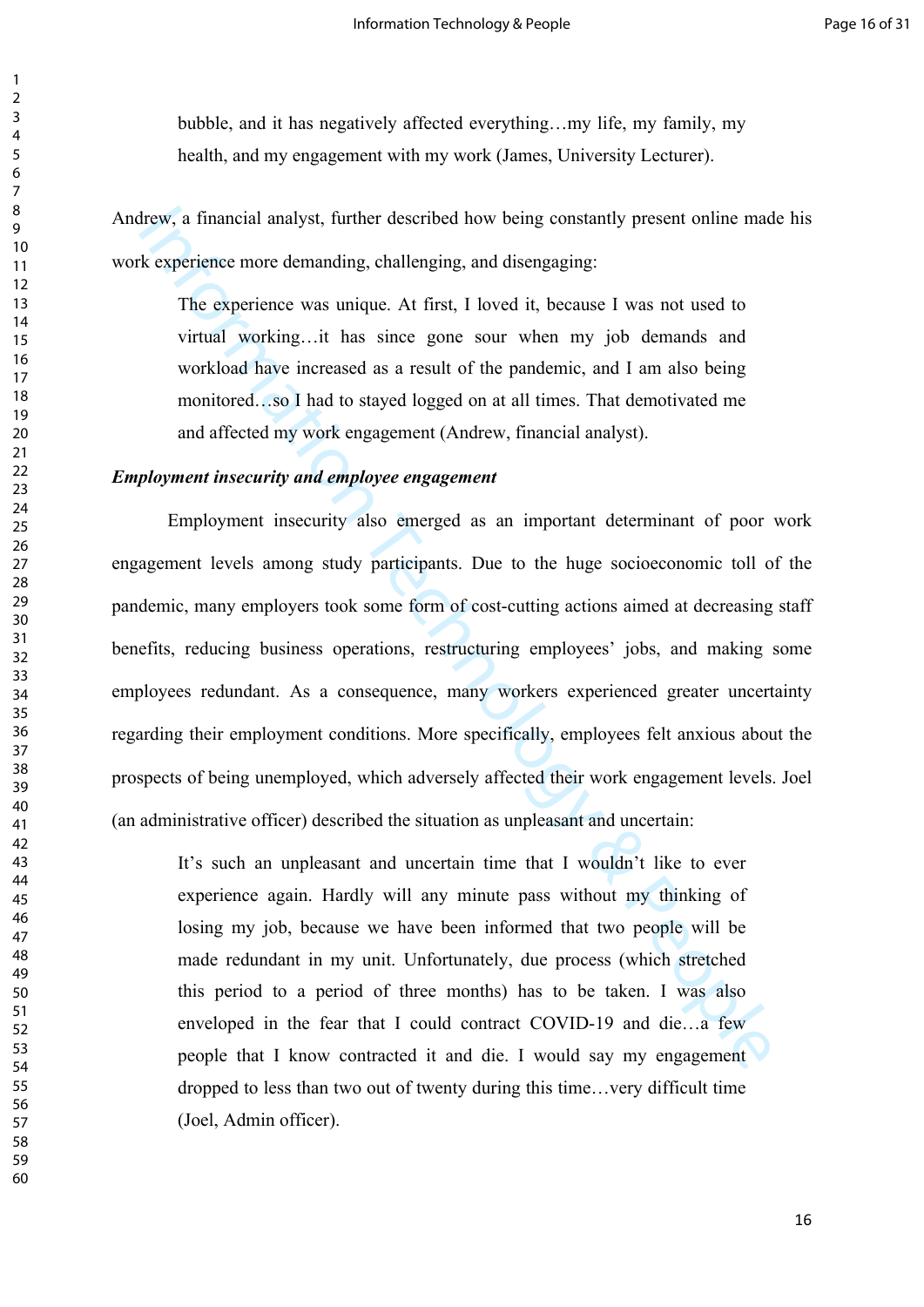Joel's experience was closely matched with the experiences of others who commented on how the fear of being made redundant impacted negatively on their mental health and wellbeing. They consequently lost their drive, passion, and enthusiasm for work. For example, Laura, a HR specialist, described how working from home during the pandemic was a period of uncertainty for herself and her colleagues:

It was a very terrible and tense period. No one except key workers (I mean doctors and nurses) have job security. My engagement is momentarily broken by the fear of losing my job…one minute I am engaged, the next minute I am disengaged, and this continued for more than three months (Laura, HR specialist).

While many participants decried the fear of being unemployed, others noted that the UK government's furlough scheme helped in reducing some of the mental health repercussions of employment insecurity. For others, however, the experience of psychological distress appeared to have increased despite government support:

Information Intervel passion, and entimistion for work. For example and HR specialist, described how working from home during the pandemic was a pacertainty for herself and her colleagues:<br>It was a very terrible and tense The pressure was massively unbearable. You hear about people dying in hundreds on the television every day (I stopped watching television at some point) and no one is immune to contracting the virus. I became really down when I lost a colleague and my neighbour to Covid-19 within two weeks. My engagement, which was already at its lowest point, totally switched off (Rebecca, Project Manager).

Rebecca's account reflects COR theory's key tenet that the fear of losing vital resources (in this case, employment and source of income) may actually carry greater importance than the actual loss of such resources (Bilgin, 2012; Halbesleben et al., 2014). Nelson (2019), another COR theorist, further explained that feeling insecure about one's employment status could be detrimental to mental health and well-being, with serious repercussions for work engagement.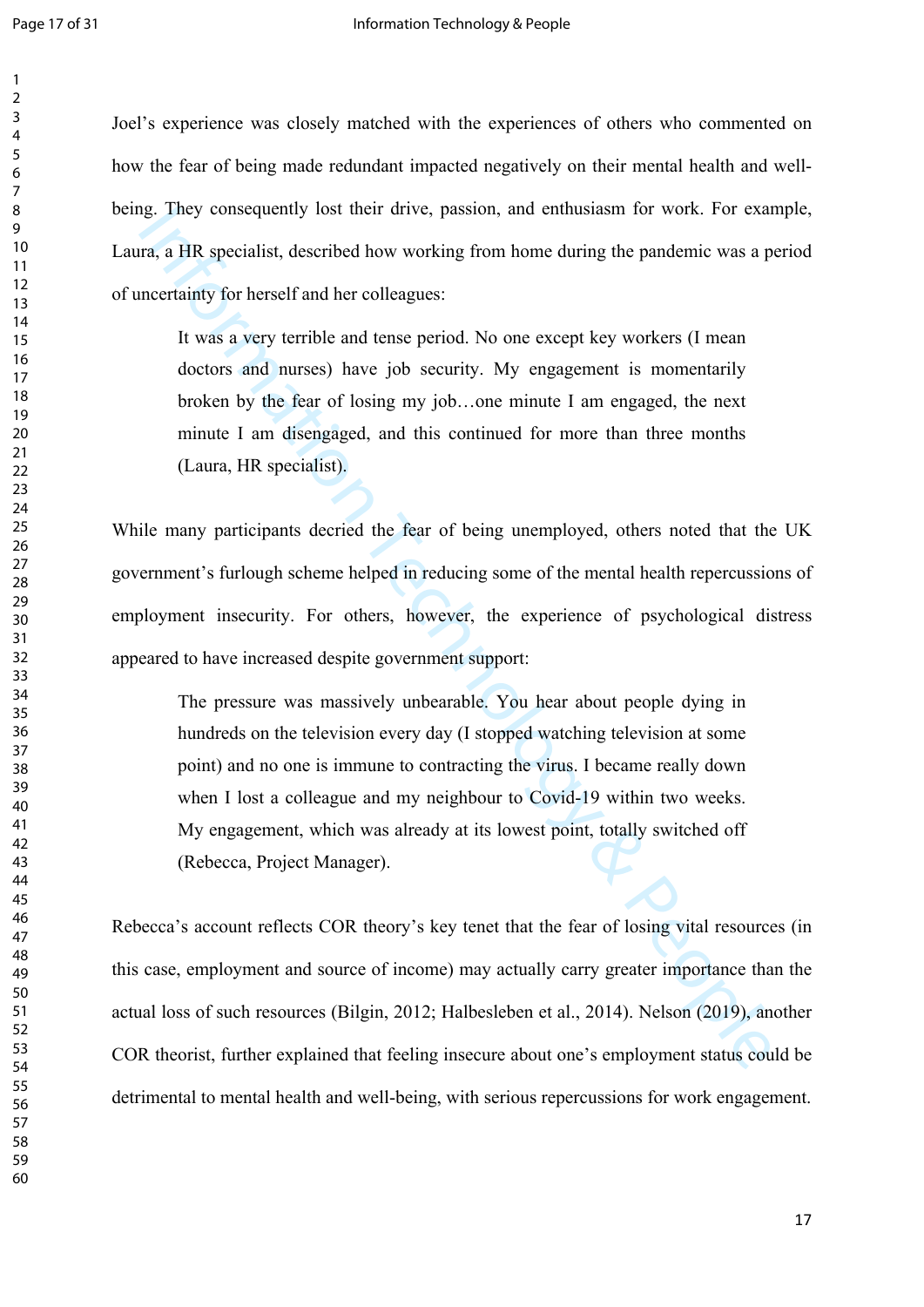## *Poor adaptation to new ways of working from home*

The remotion of the main issues of work and the more work was conducted. Although the employees were able to adjust effectively, others (including those who had weeds) prior to the pandemic) found it harder to adapt or mai Our contemporary understanding of the work environment has changed since the Covid-19 crisis prompted a sudden shift to how and where work was conducted. Although some employees were able to adjust effectively, others (including those who had worked remotely prior to the pandemic) found it harder to adapt or maintain good routines while working from home. In fact, many employees struggled to convert their homes into dedicated and conducive working spaces. One participant explained:

The sudden switch of the home to work environment was weird, and I really struggled to adapt. Because it is home, and it can only be home, turning it to a work environment was difficult for me…it affected everything – my concentration, my engagement, and my productivity (Dora, Auditor).

Akin (a Business Analyst) also commented on how he was forced to turn a spare room into an office space, yet the main issues of work- and family-related conflict remained:

When the lockdown happened in March, I tried to convert one of the rooms in my home to a makeshift office, but it didn't work. Aside from the steady disturbance from the children, my mind just refused to completely switch the environment to that of an office. Consequently, my level of productivity and engagement deteriorated (Akin, Business Analyst).

Other participants experienced a situation whereby their minds could not accept the sudden reconfiguration of their homes into a dedicated working space. This issue emerged as a major source of psychological distress on workers' well-being and quality of life. Participants also discussed the adverse consequences for their work engagement levels, for example:

My mind just would not reconstruct the home as a work environment. It was like learning how to be left-handed in old age – very difficult. It really affected my engagement and productivity (Shade, University Lecturer).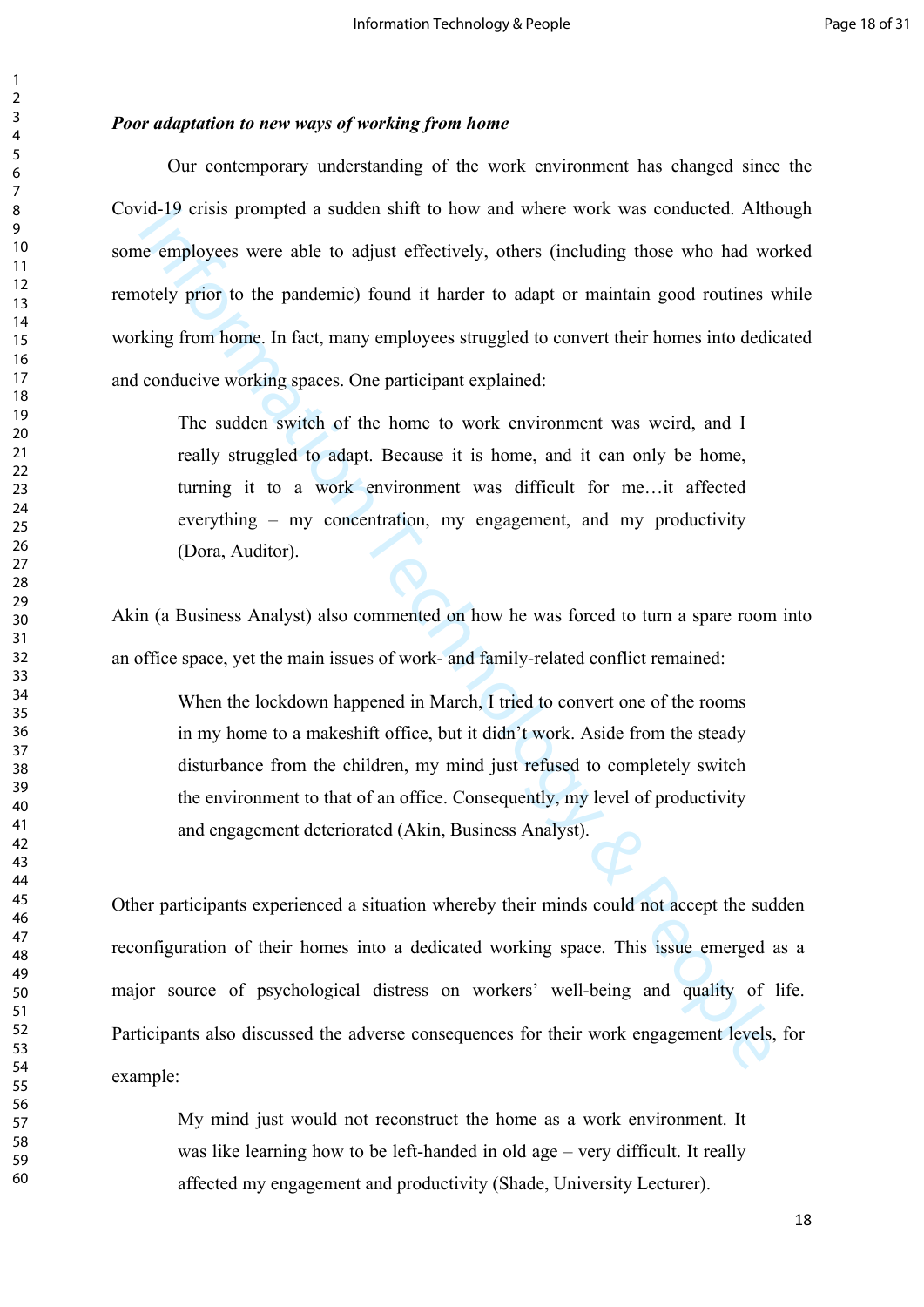In addition, Mohammad described how the space available in his home was clearly too small to accommodate both familial and work activities. His account resonates with the experiences of other participants:

I live in a two bedroom apartment with my children and my wife. The space is just not conducive for working, with me, my wife, and the children around. It badly affected my productivity throughout the first lockdown, but it's a bit better during the second lockdown. The environment cannot be the same as the work environment, because it's home (Mohammed, customer service attendant).

In line with COR theory, a person's home offers a wide variety of family-related resources (e.g., spousal intimacy, parenting support, family cohesion, and friendship) that enable optimal functioning (Halbesleben et al., 2014; Odle-Dusseau et al., 2012). However, when individuals are forced convert their homes into a dedicated working spaces, they lose significant amounts of social and personal resources, leading to profound negative attitudinal and behavioural consequences.

# **Discussion**

Ilive in a two bedroom apartment with my children and my wife. The space<br>is just not to conducive for working, with me, my wife, and the children<br>around. It badly affected my productivity throughout the first lockdown, but The purpose of our study was to explore how remote working in the context of Covid-19 inhibits employee engagement. Drawing on insights from COR theory, our results revealed that the sudden transition from in-person to online modes of working increased work intensification, online presenteeism, employment insecurity, and poor adaptation to new ways of working from home. Exposure to these stress factor were particularly threatening to participants' social and personal resources, which resulted in psychological strain and poor levels of work engagement. These findings offer a fresh perspective on the most salient workand nonwork-related risk factors that make remote working especially demanding.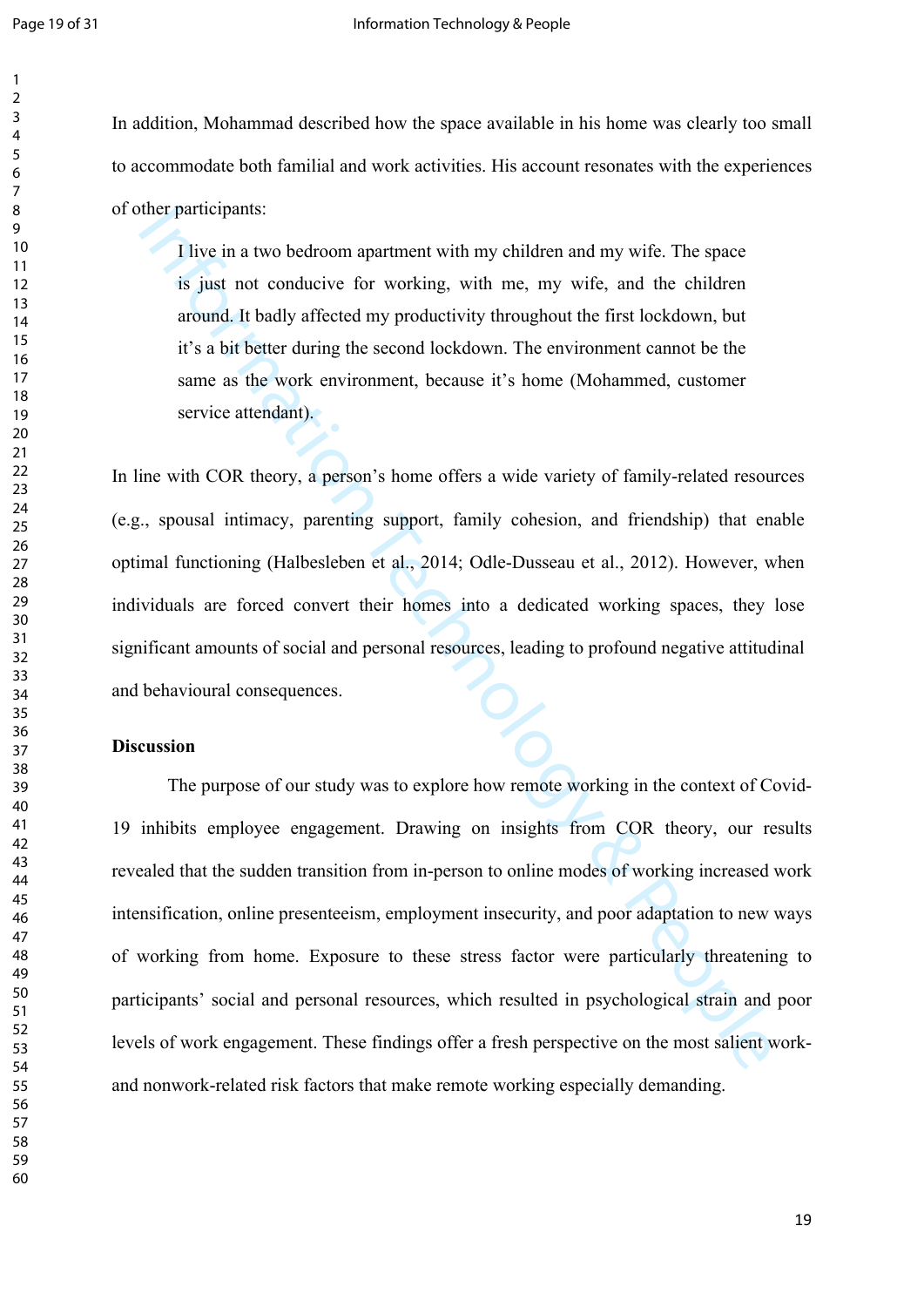#### **Theoretical and practical implications**

ans are more likely to create a loss spiral where initial depletion of social and per<br>urces creates further losses in valuable resources (Hobfoll, 2001; Halbesleben e<br>4). Because resources are functional in achieving desir Our research has direct implications for COR theory's key principle that stress-related events are more likely to create a loss spiral where initial depletion of social and personal resources creates further losses in valuable resources (Hobfoll, 2001; Halbesleben et al., 2014). Because resources are functional in achieving desired goals and stimulating personal growth, learning, and development, loss spirals weaken people's ability to function optimally. We identified remote working as a stress-related factor capable of depleting vital social and personal resources, thereby inhibiting work engagement levels. In fact, the sudden shift to online modes of working due to the Covid-19 lockdown and stay-at-home orders increased the amount of time, energy and efforts that individuals were forced to invest during the working day. Work intensification came primarily from staff shortages, redundancies, and other cost-cutting actions employed by management to mitigate the economic and financial consequences of the pandemic. Consequently, many employees worked longer hours and undertook more tasks in order to get work done. This situation was more distressing for those with greater family-related responsibilities, including routine domestic chores (e.g., cooking and cleaning) and home schooling for their children. As Van Veldhoven et al. (2020) and other COR theorists (Halbesleben et al., 2014) have observed, intensified workloads and longer working hours are critical components of the stress appraisal process. It is argued that conflicting work and family demands can overwhelm available resource reservoirs, and ultimately impair the accomplishment of desirable goals, including work engagement (Halbesleben et al., 2014; Kelly et al., 2020; Odle-Dusseau et al., 2012).

Working remotely and communicating in real-time through digital platforms added a variety of complications to people's daily routines. For many employees, virtual working has benefits in terms of the freedom to work anywhere at any time; nevertheless, our analysis identified 'online presenteeism' as a possible downside of working remotely during the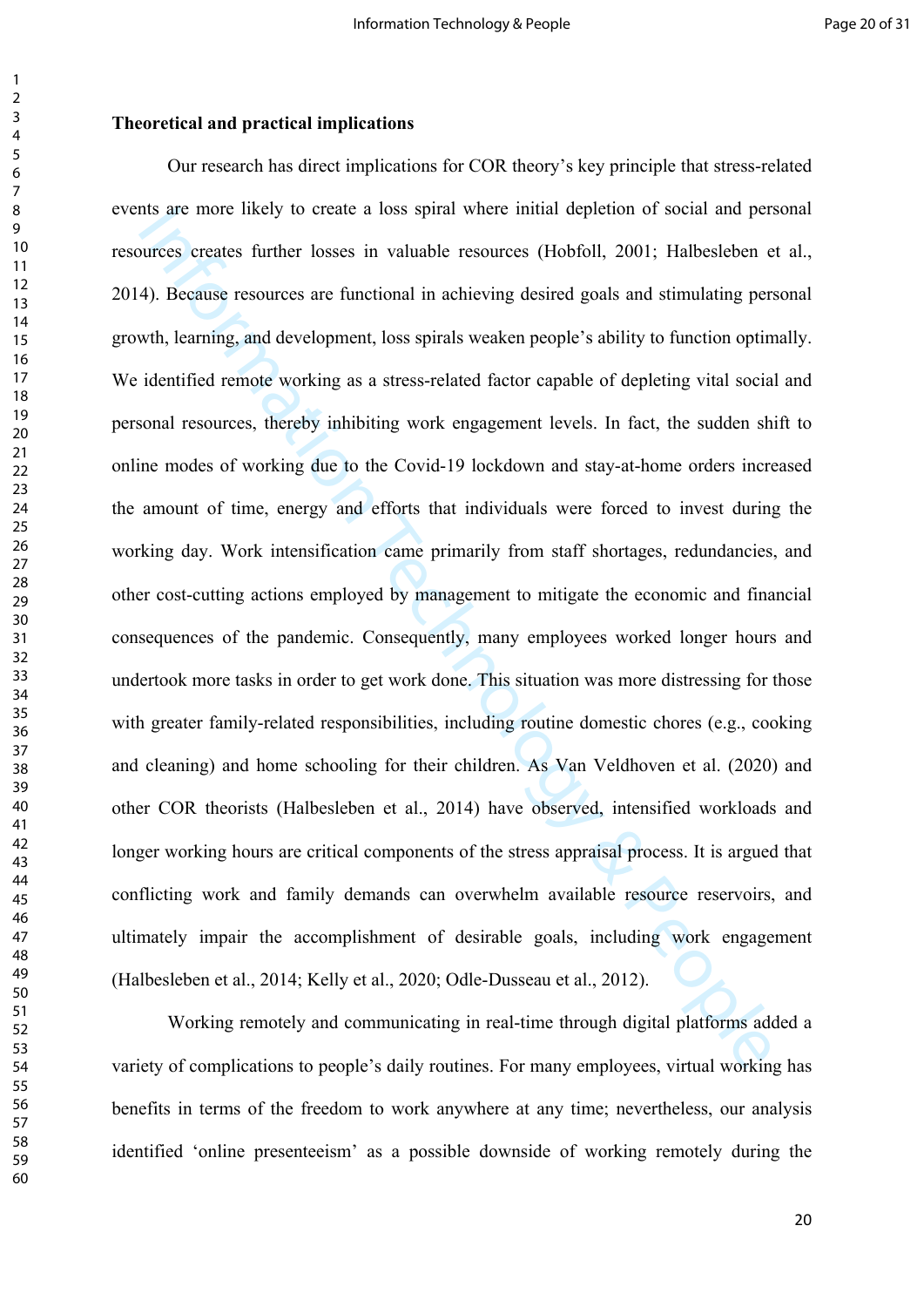pandemic. With 24-hour access to the internet and digital platforms on their laptops and mobile phones, many study participants felt compelled to stay visible online, so as to prove their worth by working extra hours, demonstrate greater job dedication, or convince their employers that they were not shirking their duties while working from home. Online presenteeism was also associated with heightened levels of stress and anxiety, which not only impacted participants' mental health but also their performance and drive for work. In addition to online presenteeism, many participants felt worried about the prospects of being losing their jobs. They experienced greater levels of employment insecurity, which further compelled them to work too hard and for longer periods than usual. In many ways, therefore, our findings suggest that remote working fosters the means to reach a set of goals within a job; however, it could also reduce work engagement levels during a pandemic.

The worth by Working extra nours, demonstrate greater job dedication, or convince<br>aloyers that they were not shirking their duties while working from home. O<br>nenteeism was also associated with heightened levels of stress a Furthermore, our research revealed that the pandemic forced individuals to reimagine their work roles and adapt to new ways of creating safe, productive, and enjoyable job-related experiences. Their traditional understanding of the 'work environment'—what it meant or represented—had changed as their homes became the new work environment during the pandemic. For many workers, it was really challenging to convert their homes into a dedicated working space. Other workers reported technology-related problems (e.g., poor internet connections) and difficulty keeping their workstations clean, organized and free from interruptions. These issues impacted negatively on workers performance and levels of work engagement. Clearly, the challenges posed by remote working during the Covid-19 pandemic are real, complex, and a puzzle for both individual and organizational post-pandemic recovery. Further research is therefore required to understand the role of remote work characteristics in shaping positive individual and organizational outcomes.

From a practical standpoint, organizations and human resource teams must consider the likely impacts of remote working on employees' work-related attitudes and behaviours.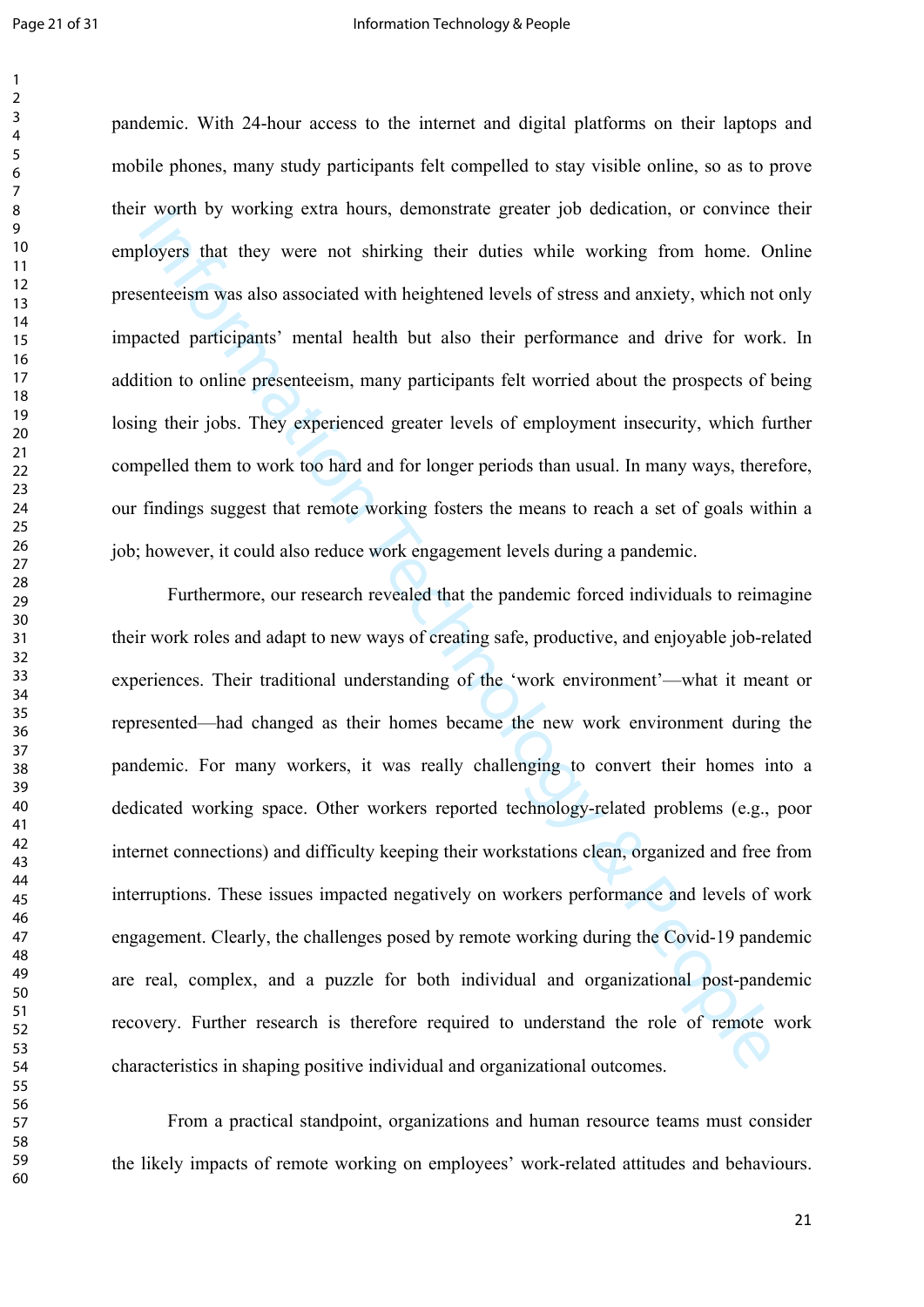is the among the information and communications technology organizations. For<br>ors, such as wholesale and retail, transportation, accommodation and food services,<br>ratainment, and receration companies, remote working appeare Before the Covid-19 crisis, remote working was not extensively used in many organizations. The prevalence varied strongly across sectors, industries and occupations, with a higher uptake among the information and communications technology organizations. For other sectors, such as wholesale and retail, transportation, accommodation and food services, arts, entertainment, and recreation companies, remote working appeared to be a "luxury for the privileged few (Wang et al., 2021). Nevertheless, as digital technologies continue to advance in both efficacy and capability, remote working will play an extra-ordinary role in shaping the quality of work. Employers must recognize these changes and consider what kinds of job roles are more (or less) suitable for remote working. They must also understand that remote working poses serious challenges for employees' well-being, and ultimately their work engagement levels. When delegating work, it is crucial to consider whether employees are properly equipped with the right resources and technologies, and if not, make reasonable adjustments to support them and enable them adapt more effectively to remote working.

#### **Limitations and future research**

While the current study has provided valuable insights on how remote working during the Covid-19 pandemic inhibits employee engagement, it is not without its limitations. One limitation concerns the possible generalisability of research findings. Given our relatively small sample size of thirty-two participants, our findings (though rich in qualitative insights) are not entirely representative of the population of those working from home. Therefore, future research may adopt a large-scale quantitative design involving a more representative sample size that complements our findings. Future studies may also obtain data from particular sectors and industries to examine the generalisability of COR theory and evaluate employees' shared perceptions of work engagement.

Another possible limitation of our study is the use of virtual platforms (e.g. Skype, Zoom, and Microsoft Teams) as a medium for conducting the interviews. Such platforms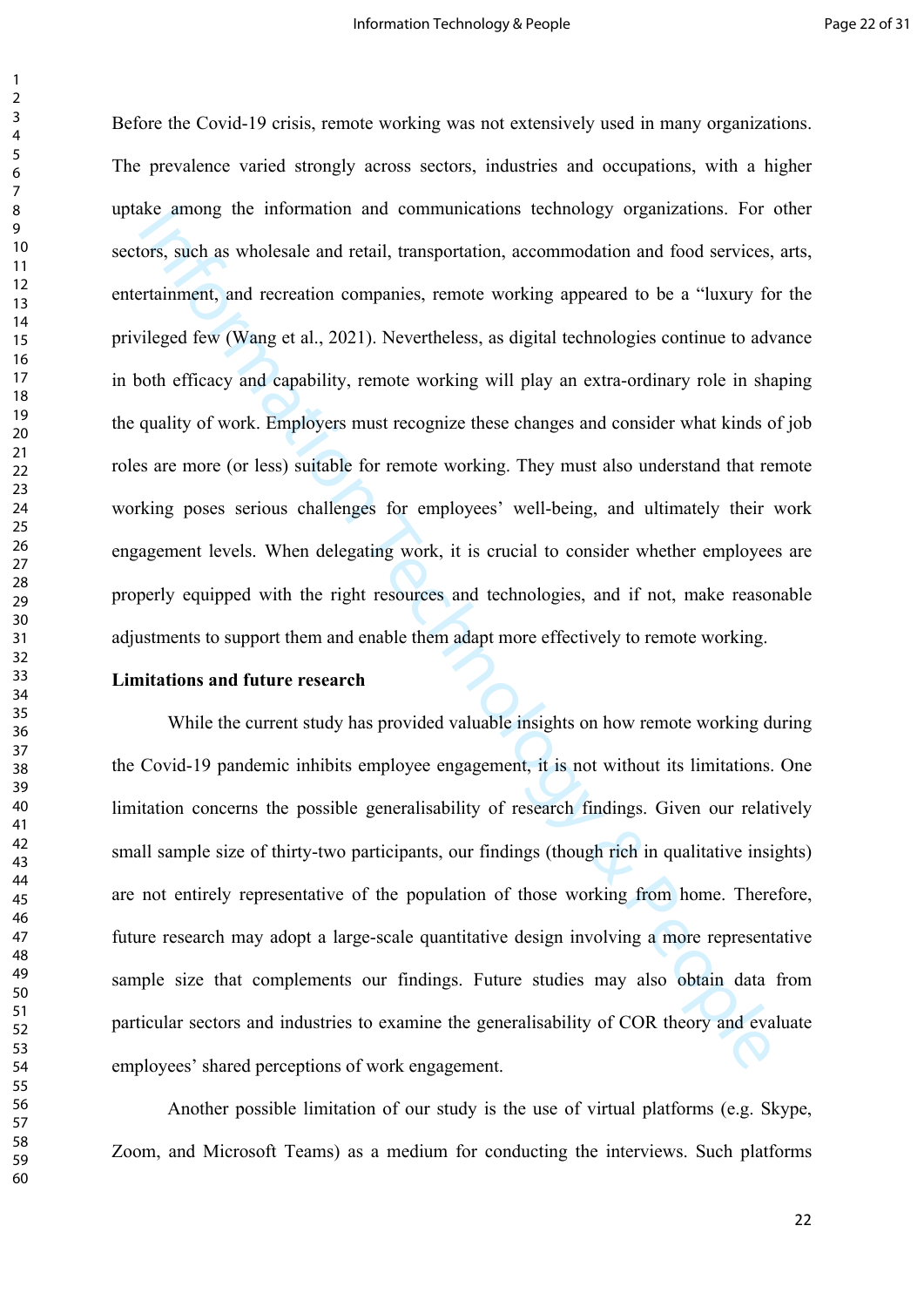raise possible concerns around research ethics, non-verbal cues, and researcher–participant bias that could be avoided during face-to-face interviews. Nevertheless, existing Covid-19 lockdown and social distancing restrictions prevented us from conducting face-to-face interviews. Moreover, as suggested by Lo Iacono et al. (2016), the use of virtual platforms for qualitative research has benefits, including cost reduction and ability to reach a wider population regardless of time and location.

#### **Conclusion**

Comparison and social distancing restrictions prevented us from conducting face-for-<br>
Trivelys. Moreover, as suggested by Lo Iacono et al. (2016), the use of virtual platform<br>
Infative research has benefits, including cost The Covid-19 crisis created a unique context where several workers were forced to make a sudden shift from traditional work to remote working amid strict lockdown and social distancing restrictions. The current study has shown that remote working in the Covid-19 context inhibited employee engagement due to a wide variety of factors such as work intensification, online presenteeism, employment insecurity, and difficulty adapting to new ways of working from home. The study therefore offers new insights on how individuals can best optimize their work-related experiences when working remotely amid a unique context.

## **Reference**

Albrecht, S., Breidahl, E. and Marty, A. (2018), "Organizational resources, organizational engagement climate, and employee engagement". *Career Development International*, Vol. 23 No. 1, pp. 67-85.

Anitha, J. (2014), "Determinants of employee engagement and their impact on employee performance". *International Journal of Productivity and Performance Management*, Vol. 63, No. 3, pp. 308-323.

Bailey, C. (2016). Employee engagement: do practitioners care what academics have to say– And should they? *Human Resource Management Review*, 100589.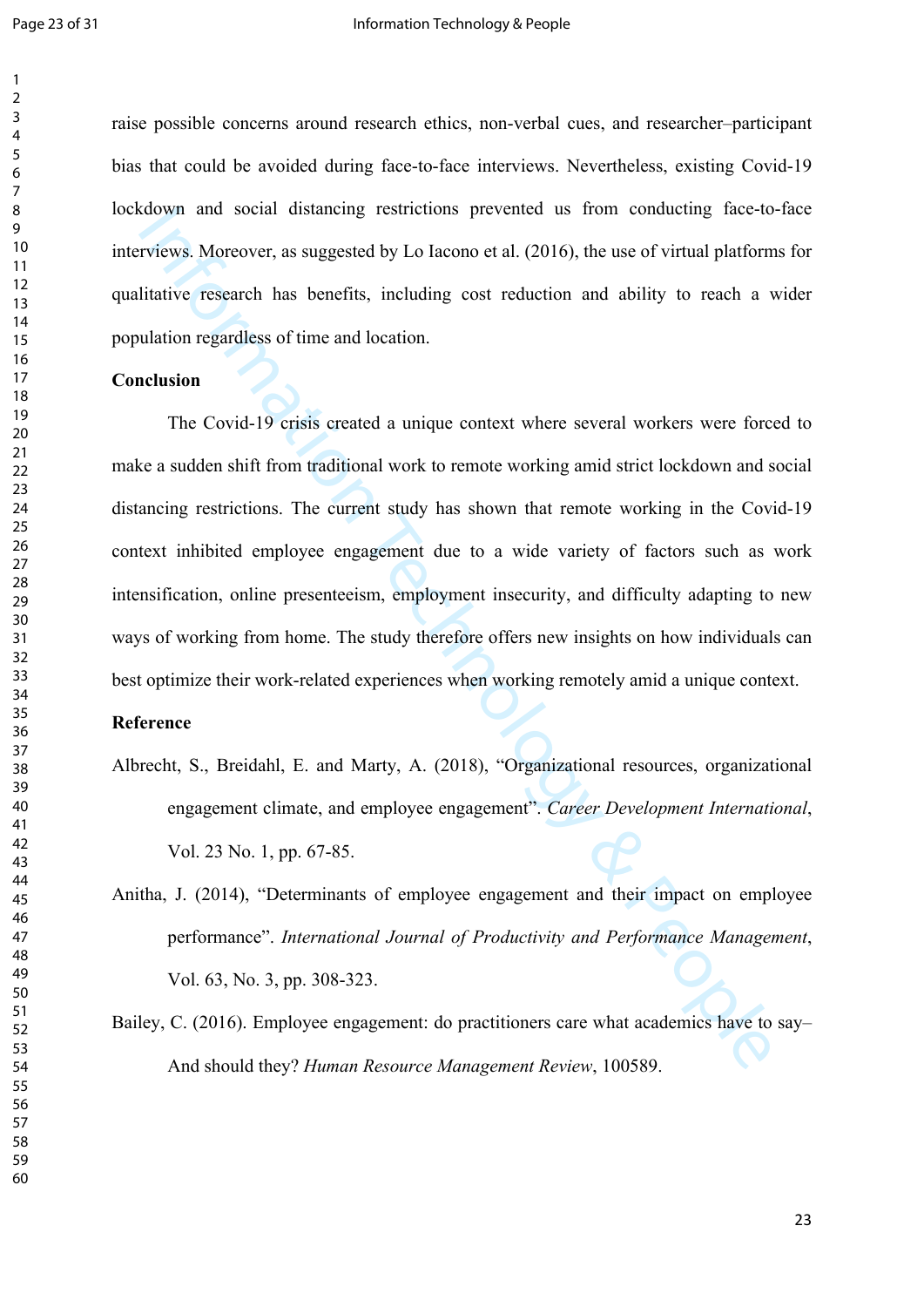- Bakker, A. B., Albrecht, S. L. and Leiter, M. P. (2011), "Key questions regarding work engagement". *European Journal of Work and Organizational Psychology*, Vol. 20, No. 1, pp. 4–28.
- Biggs, A., Brough, P. and Barbour, J.P. (2014), "Strategic alignment with organizational priorities and work engagement: A multi-wave analysis". *Journal of Organizational Behaviour*, Vol. 35, No. 3, pp. 301–317.
- Bilgin, B. (2012), "Losses loom more likely than gains: Propensity to imagine losses increases their subjective probability". *Organizational Behaviour and Human Decision Processes*, Vol. 118, No. 2, pp. 203-215.
- Braun, V. and Clarke, V. (2006), "Using thematic analysis in psychology". *Qualitative Research in Psychology*, Vol. 3, No. 2, pp. 77-101.
- No. 1, pp. 4-28.<br>
gs,  $\Delta$ , Brough, P. and Barbour, J.P. (2014), "Strategic alignment with organizat<br>
priorities and work engagement: A multi-wave analysis". *Journal of Organizat*<br> *Behariour*, Vol. 35, No. 3, pp. 301-31 Bryce, C., Ring, P., Ashby, S. and Wardman, J. K. (2020), "Resilience in the face of uncertainty: early lessons from the COVID-19 pandemic". *Journal of Risk Research*, Vol. 23, No. 7-8, pp. 880-887.
- Chanana, N. and Sangeeta, U. (2020), "Employee engagement practices during COVID-19 lockdown". *Journal of Public Affairs*, https://doi.org/10.1002/pa.2508. [Accessed 20th April 2021].
- Chaudhary, R. (2019), "Corporate social responsibility perceptions and employee engagement: role of psychological meaningfulness, safety and availability". *Corporate Governance*, Vol. 19, No. 4, pp. 631-647.
- Christian, M. S., Garza, A. S. and Slaughter, J. E. (2011), "Work engagement: A quantitative review and test of its relations with task and contextual performance". *Personnel Psychology*, Vol. 64, No. 1, pp. 89–136.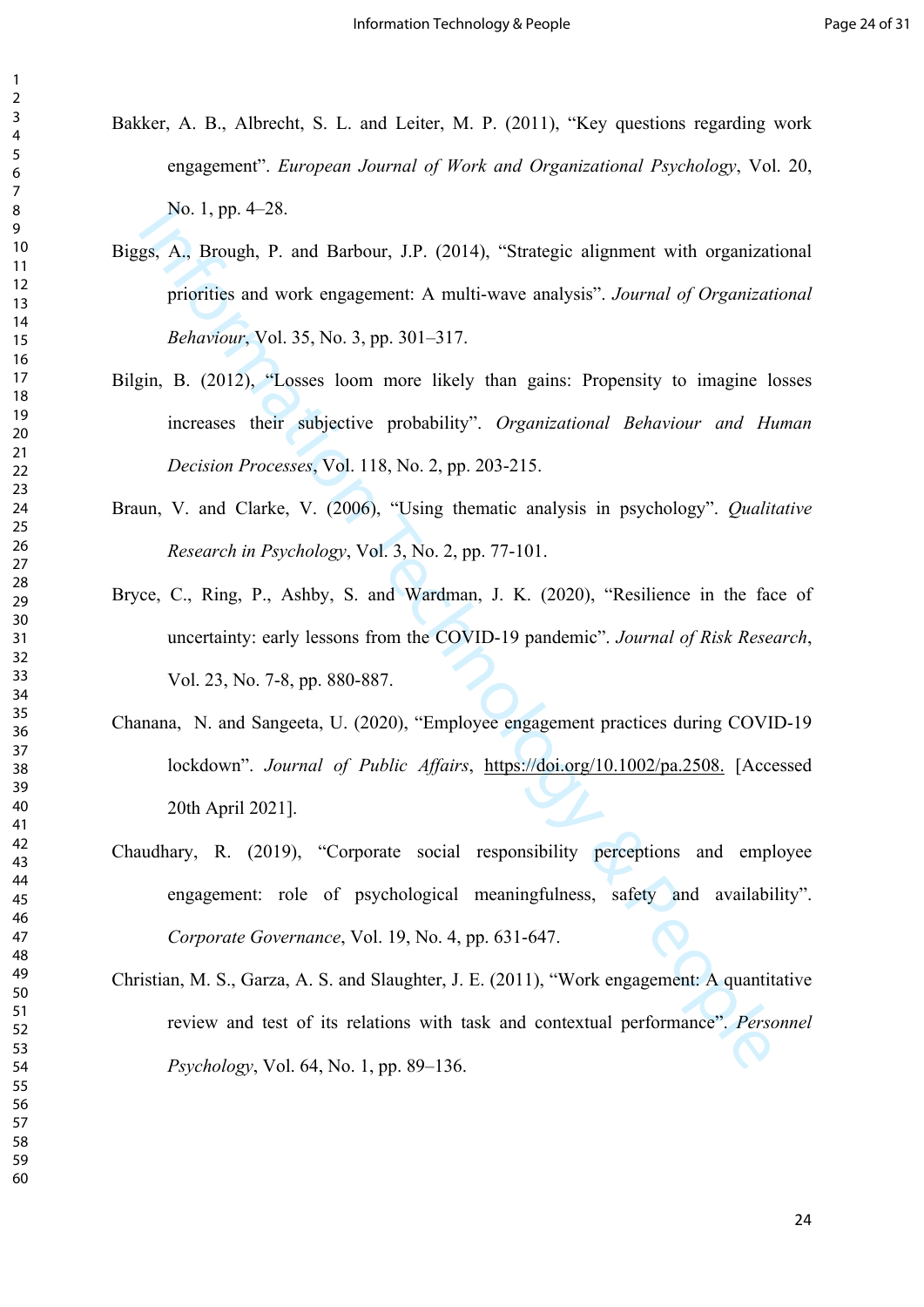- Collins, A. M., Hislop, D. and Cartwright, S. (2016), "Social support in the workplace between teleworkers, office-based colleagues and supervisors". *New Technology*, *Work and Employment*, Vol. 31, No. 2, pp. 161-175.
	- Cooper, C. D. and Kurland, N. B. (2002), "Telecommuting, professional isolation, and employee development in public and private organizations", *Journal of Organizational Behaviour*, Vol. 23, No. 4, pp. 511–532
	- Creswell, J. W. and Creswell, J. D. (2018), "*Research Design: Qualitative, Quantitative and Mixed Methods Approaches"*. Thousand Oaks, CA: SAGE.
	- De Menezes, L. M. and Kelliher, C. (2011), "Flexible working and performance: A systematic review of the evidence for a business case". International *Journal of Management Reviews*, Vol. 13, No. 4, pp. 452-474.
- Donthu, N. and Gustafsson, A. (2020), "Effects of COVID-19 on business and research". *Journal of Business Research*, Vol. 117, pp. 284-289.
- Eldor, L. and Vigoda-Gadot, E. (2017), "The nature of employee engagement: rethinking the employee–organization relationship". *The International Journal of Human Resource Management*, Vol. 28, No. 3, pp. 526-552.
- Farooq, M. B. and De Villiers, C. (2017), "Telephonic qualitative research interviews: When to consider them and how to do them". *Meditari Accountancy Research*, Vol. 25, No. 2, pp. 291 - 316.
- *Formation And Complement, Vol. 31, No. 2, pp. 161-175.*<br> *pper, C. D.* and Kurland, N. B. (2002), "Telecommuting, professional isolation,<br> *employee development in public and private organizations", Journa*<br> *Organizatio* Felstead, A. and Henseke, G. (2017), "Assessing the growth of remote working and its consequences for effort, well‐being and work‐life balance". *New Technology, Work, & Employment,* Vol. 32, No. 3, pp. 195-212.
- Freeney, Y. and Fellenz, M. R. (2013), "Work engagement, job design and the role of the social context at work: Exploring antecedents from a relational perspective". *Human Relations*, Vol. 66, No. 11, pp. 1427-1445.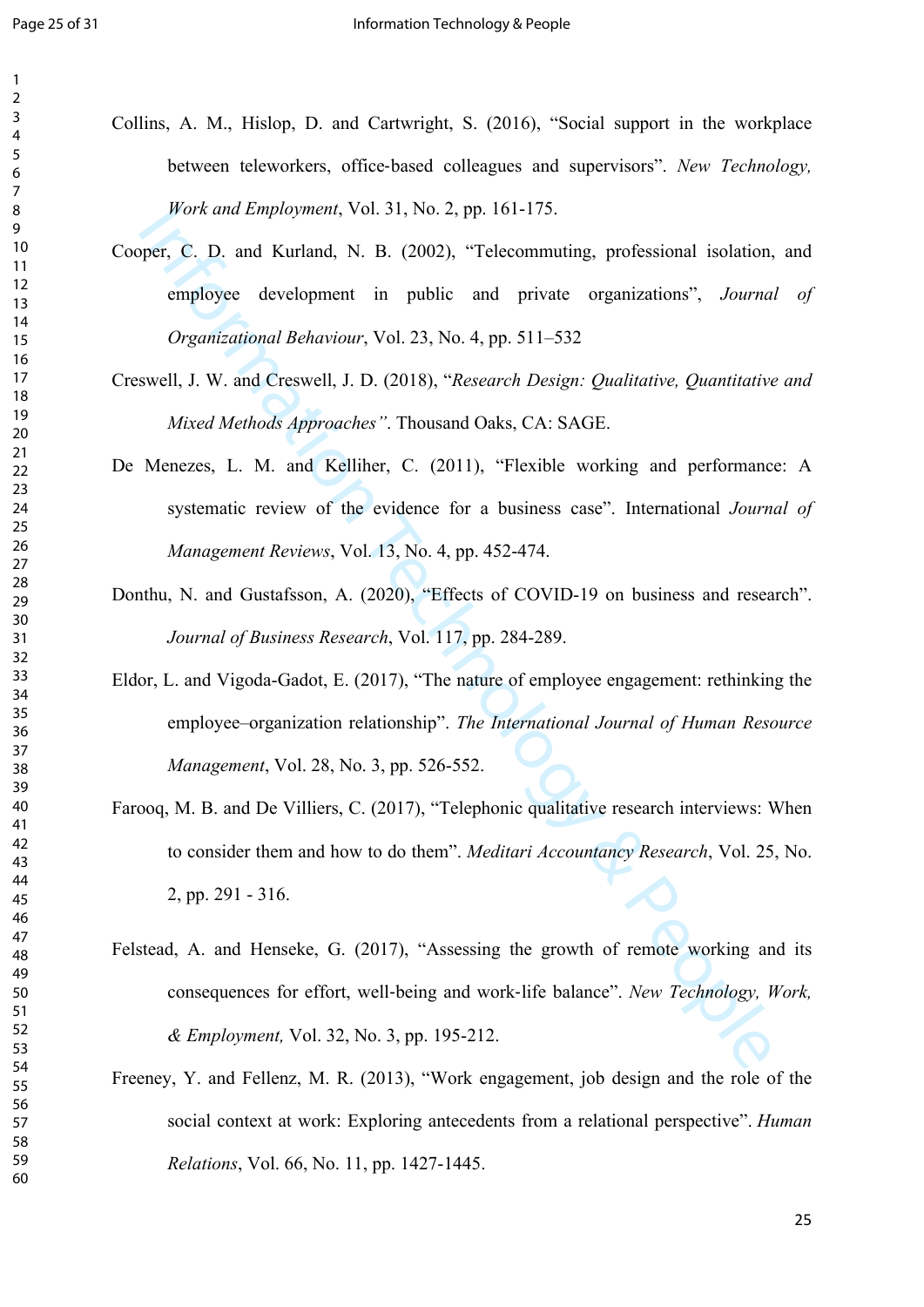- Glaser, B. G. and Strauss, A. L. (2017), "Discovery of grounded theory: Strategies for qualitative research". London: Routledge.
- Golden, T. D. and Gajendran, R. S. (2019), "Unpacking the role of a telecommuter's job in their performance: Examining job complexity, problem solving, interdependence, and social support". *Journal of Business and Psychology*, Vol. 34, pp. 55–69
- Greenhaus, J. H. and Beutell, N. J. (1985), "Sources of conflict between work and family roles". *Academy of Management Review*, Vol. 10 No. 1, pp. 76-88.
- Gursoy, D. and Chi, C.G. (2020), "Effects of COVID-19 pandemic on hospitality industry: review of the current situations and a research agenda". *Journal of Hospitality Marketing & Management*, Vol. 29, No. 5, pp. 527-529.
- den, 1. D. and Gagendran, K. S. (2019), "Onpacking the role of a telecommuter's jumps<br>their performance: Examining job complexity, problem solving, interdependence<br>social support". Journal of husiness and Psychology. Vol. Halbesleben, J. R., Neveu, J. P., Paustian-Underdahl, S. C. and Westman, M. (2014), "Getting to the "COR" understanding the role of resources in conservation of resources theory". *Journal of management*, Vol. 40, No. 5, pp. 1334-1364.
- Harter, J. K., Schmidt, F. L. and Hayes, T. L. (2002), "Business-unit-level relationship between employee satisfaction, employee engagement, and business outcomes: A meta-analysis". *Journal of Applied Psychology*, Vol. 87, No. 2, pp. 268–279.
- Hobfoll, S. E. (1989), "Conservation of resources: a new attempt at conceptualizing stress". *American Psychology*, Vol. 44, No. 3, pp. 513–524.
- Hobfoll, S. E. (2001), "The influence of culture, community, and the nested-self in the stress process: advancing conservation of resources theory". *Applied Psychology: An International Review*, Vol. 50, No. 3, pp. 337–370.
- Hobfoll, S. E. (2011), "Conservation of resource caravans and engaged settings". *Journal of Occupational and Organisational Psychology,* Vol. 84, No. 1, pp. 116–122.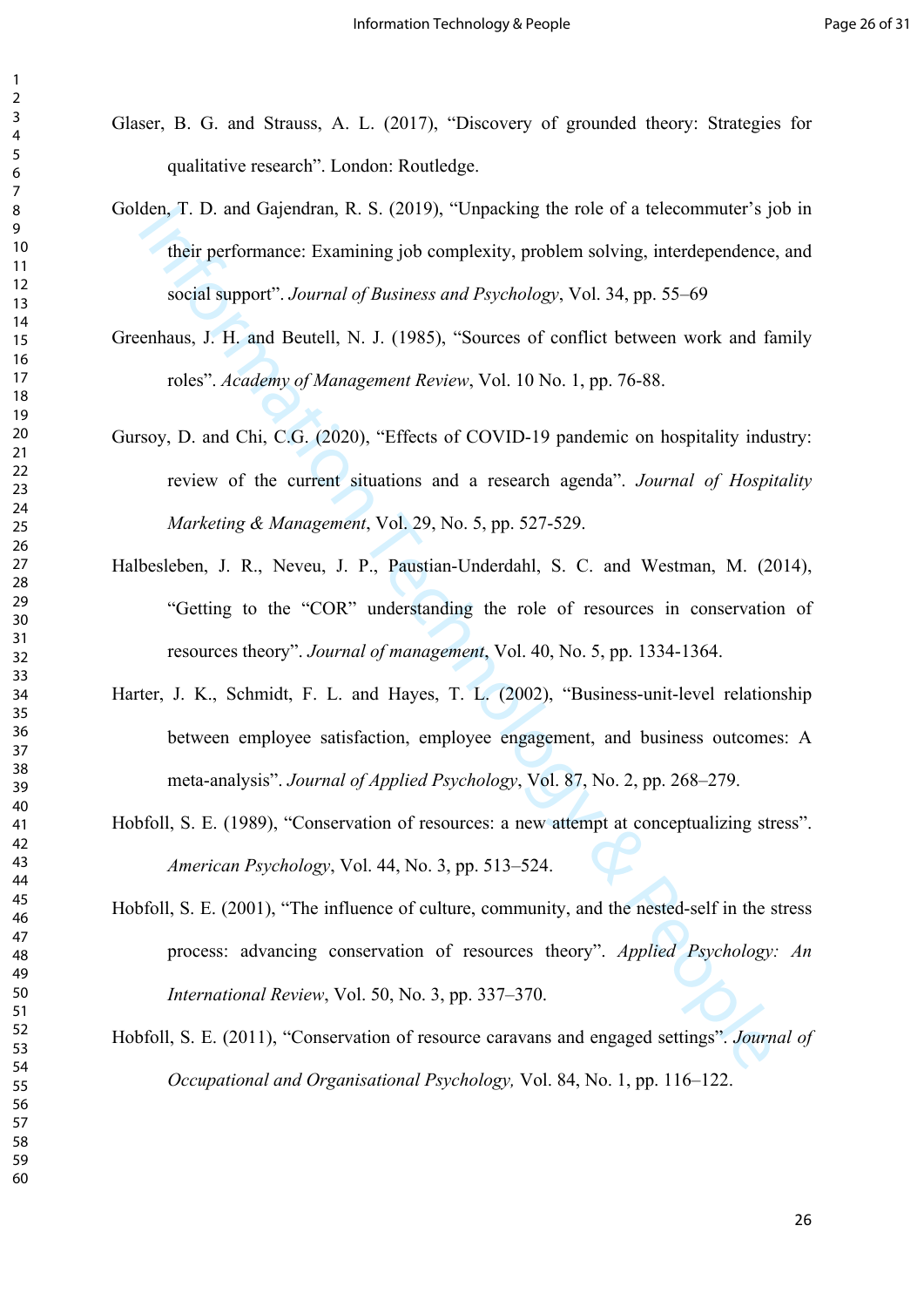- Hobfoll, S. E., Johnson, R. J., Ennis, N. and Jackson, A. P. (2003), "Resource Loss, Resource Gain, and Emotional Outcomes Among Inner City Women". *Journal of Personality and Social Psychology*, Vol. 84, No. 3, pp. 632–643.
	- Jiang, L. and Probst, T. M. (2017), "The rich get richer and the poor get poorer: Country-and state-level income inequality moderates the job insecurity-burnout relationship". *Journal of Applied Psychology*, Vol. 102, No 4, pp. 672-681
	- Kahn, W. A. (1990), "Psychological conditions of personal engagement and disengagement at work". *Academy of Management Journal*, Vol. 33, No. 4, pp. 692–724.
	- Kahn, W. A. (1992), "To be fully there: Psychological presence at work". *Human Relations*, Vol. 45, No. 4, pp. 321–349.
	- and Social Psychology, Vol. 84, No. 3, pp. 632–643.<br>
	Ig, L. and Probst, T. M. (2017), "The rich get richer and the poor get poorer: Country<br>
	state-level income inequality moderates the job insecurity-burnout relations<br>
	Jo Kelly, C. M., Rofcanin, Y., Las Heras, M., Ogbonnaya, C., Marescaux, E. and Bosch, M. J. (2020), "Seeking an "i-deal" balance: Schedule-flexibility i-deals as mediating mechanisms between supervisor emotional support and employee work and home performance". *Journal of Vocational Behaviour*, 118, 103369.
	- Lambert, L. S. (2011), "Promised and delivered inducements and contributions: An integrated view of psychological contract appraisal". *Journal of Applied Psychology*, Vol. 96, No. 4, pp. 695–712.
	- Lo Iacono, V., Symonds, P. and Brown, D. H. K. (2016), "Skype as a Tool for Qualitative Research Interviews". *Sociological Research Online*, Vol. 21, No. 2, pp. 103-117.
	- May, D. R., Gilson, R. L. and Harter, L. M. (2004), "The psychological conditions of meaningfulness, safety and availability and the engagement of the human spirit at work". *Journal of Occupational and Organizational Psychology*, Vol. 77, No. 1, pp. 11–37.

Morganson, V.J., D.A. Major, K.L. Oborn, J.M. Verive and M.P. Heelan (2010), "Comparing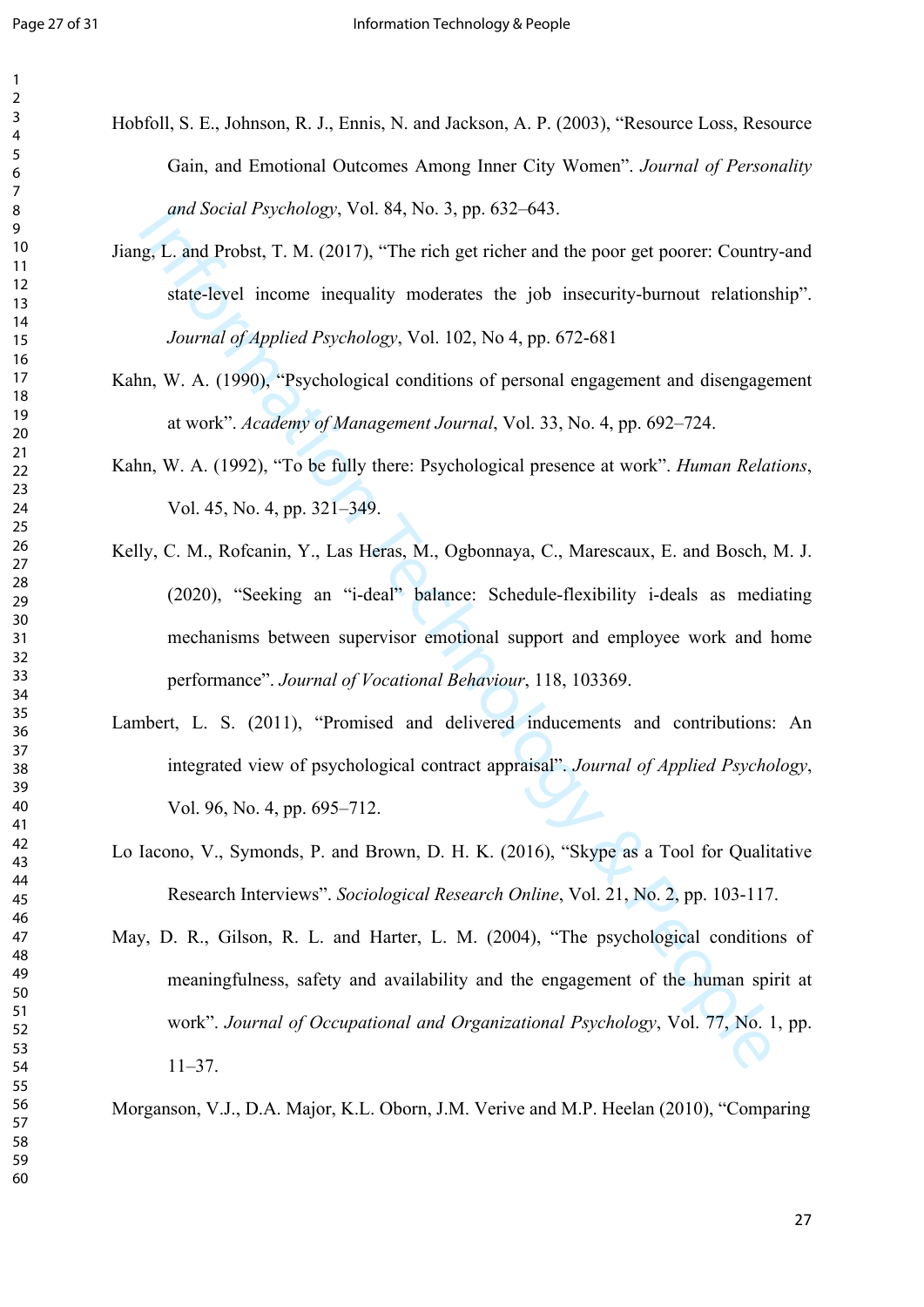Telework Locations and Traditional Work Arrangements: Differences in Work-Life Balance Support, Job Satisfaction, and Inclusion", *Journal of Managerial Psychology* Vol. 25, No. 6, pp. 578–595.

- vol. 25, No. 6, pp. 378-595.<br>
son, B. (2019), "Supportive Managers Relieve Job Insecurity, Boost Engager<br>
Gallup". Available at https://www.gallup.com/workplace/265835/suppor-<br>
managers-relieve-job-insecurity-increase-eng Nelson, B. (2019), "Supportive Managers Relieve Job Insecurity, Boost Engagement. Gallup". Available at https://www.gallup.com/workplace/265835/supportivemanagers-relieve-job-insecurity-increase-engagement.aspx. [Accessed 28th November 2020].
- Odle-Dusseau, H. N., Britt, T. W. and Greene-Shortridge, T. M. (2012), "Organizational work–family resources as predictors of job performance and attitudes: The process of work–family conflict and enrichment". *Journal of Occupational Health Psychology*, Vol. 17, No. 1, pp. 28-40
- Ogbonnaya, C. and Babalola, M. T. (2020), "A closer look at how managerial support can help improve patient experience: Insights from the UK's National Health Service". *Human Relations*, 0018726720938834.
- Rich, B. L., Lepine, J. A. and Crawford, E. R. (2010), "Job engagement: antecedents and effects on job performance". *Academy of Management Journal*, Vol. 53 No. 3, pp. 617-635.
- Rothbard, N. P. (2001), "Enriching or depleting? The dynamics of engagement in work and family roles". *Administrative Science Quarterly*, Vol. 46, No. 4, pp. 655–684.
- Saks, A. M. and Gruman, J. A. (2014). "What do we really know about employee engagement?" *Human Resource Development Quarterly,* Vol. 25, No. 2, pp. 155-182.
- Saks, A.M. (2006), "Antecedents and consequences of employee engagement". *Journal of Managerial Psychology*, Vol. 21, No. 7, pp. 600-619.
- Saunders, M., Lewis, P. and Thornhill, A. (2016), "Research Methods for Business Students". Harlow: Pearson Education Limited.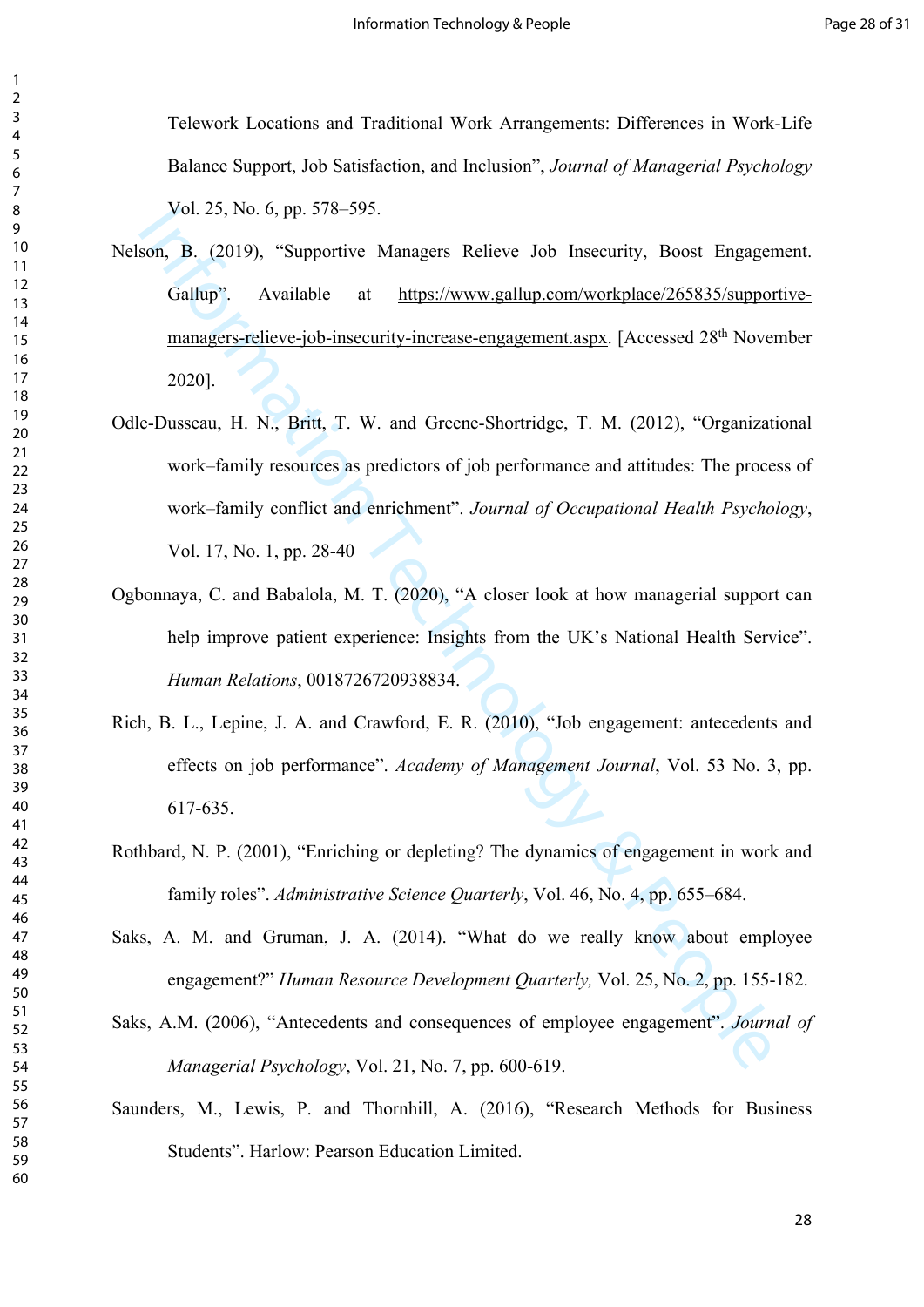- Saunders, B., Sim, J., Kingstone, T., Baker, S., Waterfield, J., Bartlam, B., Burroughs, H. and Jinks, C. (2018), "Saturation in qualitative research: exploring its conceptualization and operationalization". *Quality & quantity*, Vol. 52, No. 4, pp. 1893-1907.
	- Schaufeli, W. B. and Bakker, A. B. (2010), "Defining and measuring work engagement: Bringing clarity to the concept". In A. B. Bakker & M. P. Leiter (Eds.), Work engagement: A handbook of essential theory and research (pp. 10–24). New York, NY: Psychology Press.
	- Schaufeli, W. B., Salanova, M., González-romá, V. and Bakker, A. B. (2002), "The measurement of engagement and burnout: A two sample confirmatory factor analytic approach". *Journal of Happiness Studies*, Vol. 3, No. pp. 71–92.
	- and operationalization *: Quatity & quantity*, Vot. 32, No. 4, pp. 1893-1907.<br>
	auteli, W. B. and Bakker, A. B. (2010), "Defining and measuring work engager<br>
	Hringing clarity to the concept". In A. B. Bakker & M. P. Leiter Schaufeli, W.B. and Taris, T.W. (2014), "A critical review of the job demands resources model: implications for improving work and health", in Bauer, G.F. and Hämmig., O. (Eds), Bridging Occupational, Organizational and Public Health: A Transdisciplinary Approach, Springer Science, Dordrecht, pp. 43-68.
	- Song, L. and Zhou, Y. (2020), "The COVID‐19 Pandemic and Its Impact on the Global Economy: What Does It Take to Turn Crisis into Opportunity?" *China & World Economy*, Vol. 28, No. 4, pp. -25.
	- Vander Elst, T., Verhoogen, R., Sercu, M., Van den Broeck, A., Baillien, E. and Godderis, L. (2017), "Not extent of telecommuting, but job characteristics as proximal predictors of work-related well-being". *Journal of Occupational and Environmental Medicine*, Vol. 59, No. 10, pp. 180-186.
	- Van Veldhoven, M., Van den Broeck, A., Daniels, K., Bakker, A. B., Tavares, S. M. and Ogbonnaya, C. (2020). Challenging the universality of job resources: Why, when, and for whom are they beneficial? *Applied Psychology*, Vol. 69, No. 1, pp. 5-29.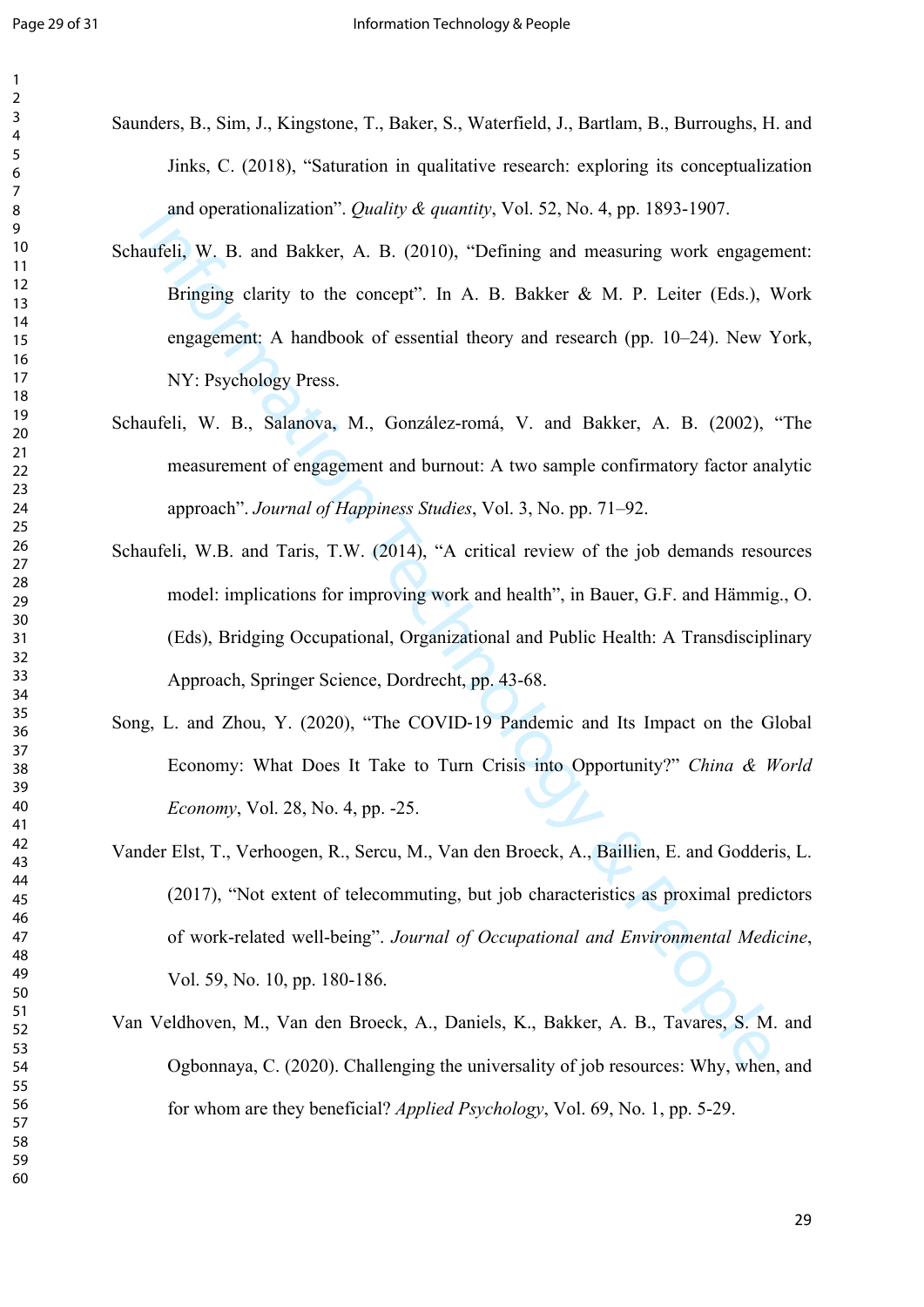- Vigoda-Gadot, E., Eldor, L. and Schohat, L. M. (2013), "Engage them to public service: Conceptualization and empirical examination of employee engagement in public administration". *The American Review of Public Administration*, Vol. 43, No. 5, pp. 518–538.
- Wang, B., Liu, Y., Qian, J. and Parker, S. K. (2021), "Achieving effective remote working during the COVID‐19 pandemic: A work design perspective". *Applied psychology*, Vol. 70, No. 1, pp. 16-59.
- Wood, S., Daniels, K. and Ogbonnaya, C. (2020). "Use of work–nonwork supports and employee well-being: the mediating roles of job demands, job control, supportive management and work–nonwork conflict". *The International Journal of Human Resource Management*, Vol. 31, No. 14, pp. 1793-1824.
- Xanthopoulou, D., Bakker, A. B., Demerouti, E. and Schaufeli, W. B. (2007), "The role of personal resources in the job demands-resources model". *International Journal of Stress Management*, Vol. 14, No. 2, pp. 121-141.

Independence